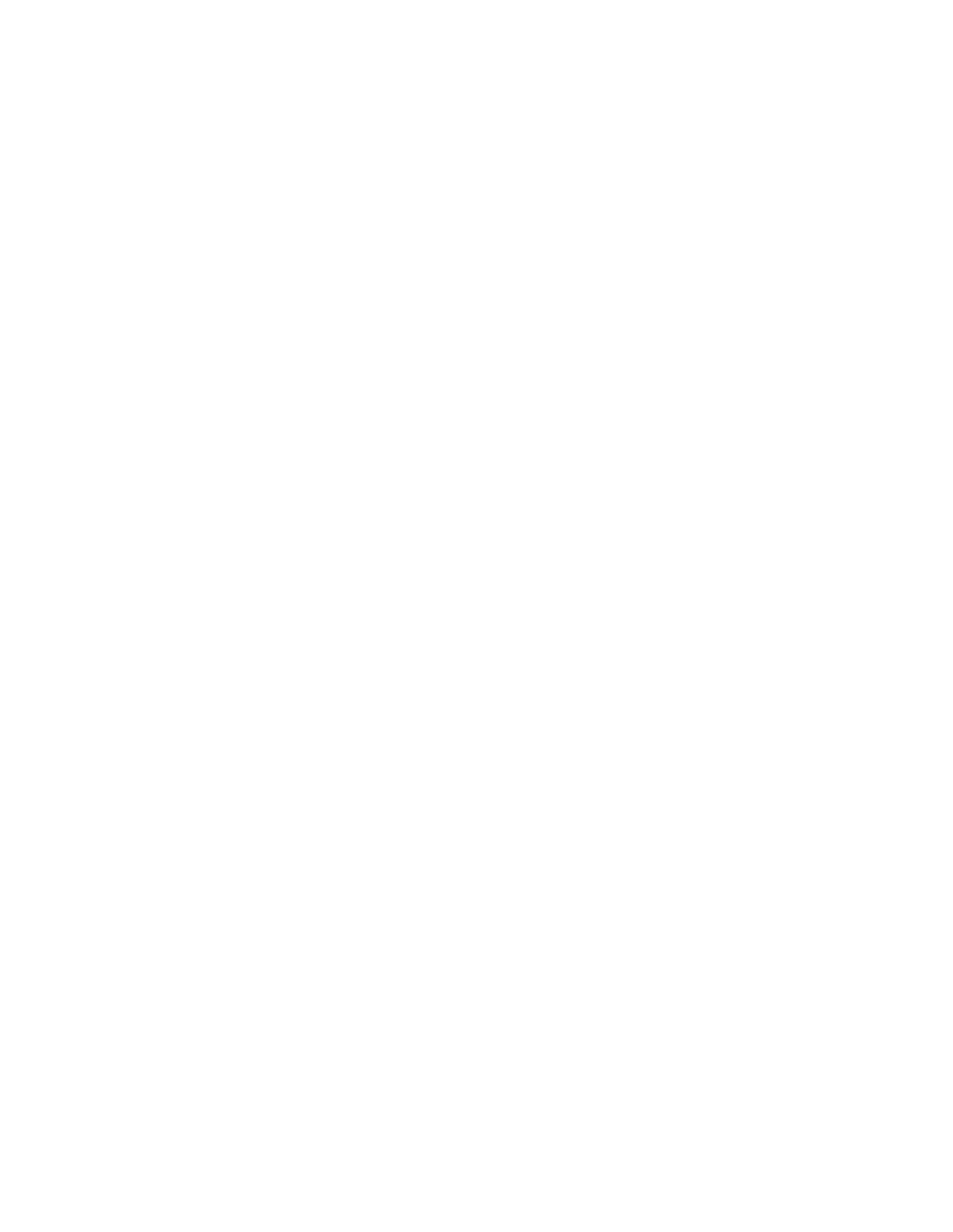## **INTRODUCTION**

This booklet contains important information regarding your employee annuity under the Railroad Retirement Act (RRA). In order to receive a railroad retirement employee annuity, you must file an application and meet the requirements explained in this booklet. It includes information concerning the earliest date your annuity can begin and reductions that might apply to your annuity. We recommend that you read this booklet before you file your application.

If you file for an annuity based on disability, you must also file a Form AA-1D, *Application for Determination of Employee's Disability*. Refer to the booklet RB-1D, *Employee Disability Benefits,*  for an explanation of the disability requirements.

Part VII of this booklet explains what will happen after you file your application and includes a discussion of how and when you will receive your monthly payments.

Your spouse, or divorced spouse, must file a separate spouse annuity application to qualify for an annuity on your earnings record. Booklet RB-30, *Spouse/Divorced Spouse Annuity,* explains the spouse/divorced spouse entitlement requirements.

Railroad Retirement Board (RRB) representatives will be happy to discuss and explain the information included in this booklet. To locate the nearest office, visit our Web site at www. rrb.gov or call 877-772-5772. When contacting the RRB by telephone or mail, always provide your RRB claim number, your name, and your daytime telephone number.

 events and an explanation of how you should report them. Because these events can take place Your railroad retirement annuity is affected by certain events that may occur. The booklet RB-9, *Employee and Spouse Annuities - Events That Must Be Reported, provides a description of these* any time after you receive your annuity payments, you should keep the RB-9 booklet for future reference.

#### *Important Notices*

Be sure to read the important notices at the end of this booklet.

#### *Other Booklets of Interest*

| IB-2  | Railroad Retirement and Survivor Benefits         |
|-------|---------------------------------------------------|
| RB-3  | Furnishing Evidence to Support Your Claim         |
| G-179 | Special Guaranty in Employee and Spouse Annuities |

RRB booklets are available on the Railroad Retirement Board's Web site at [www.rrb.gov.](www.rrb.gov)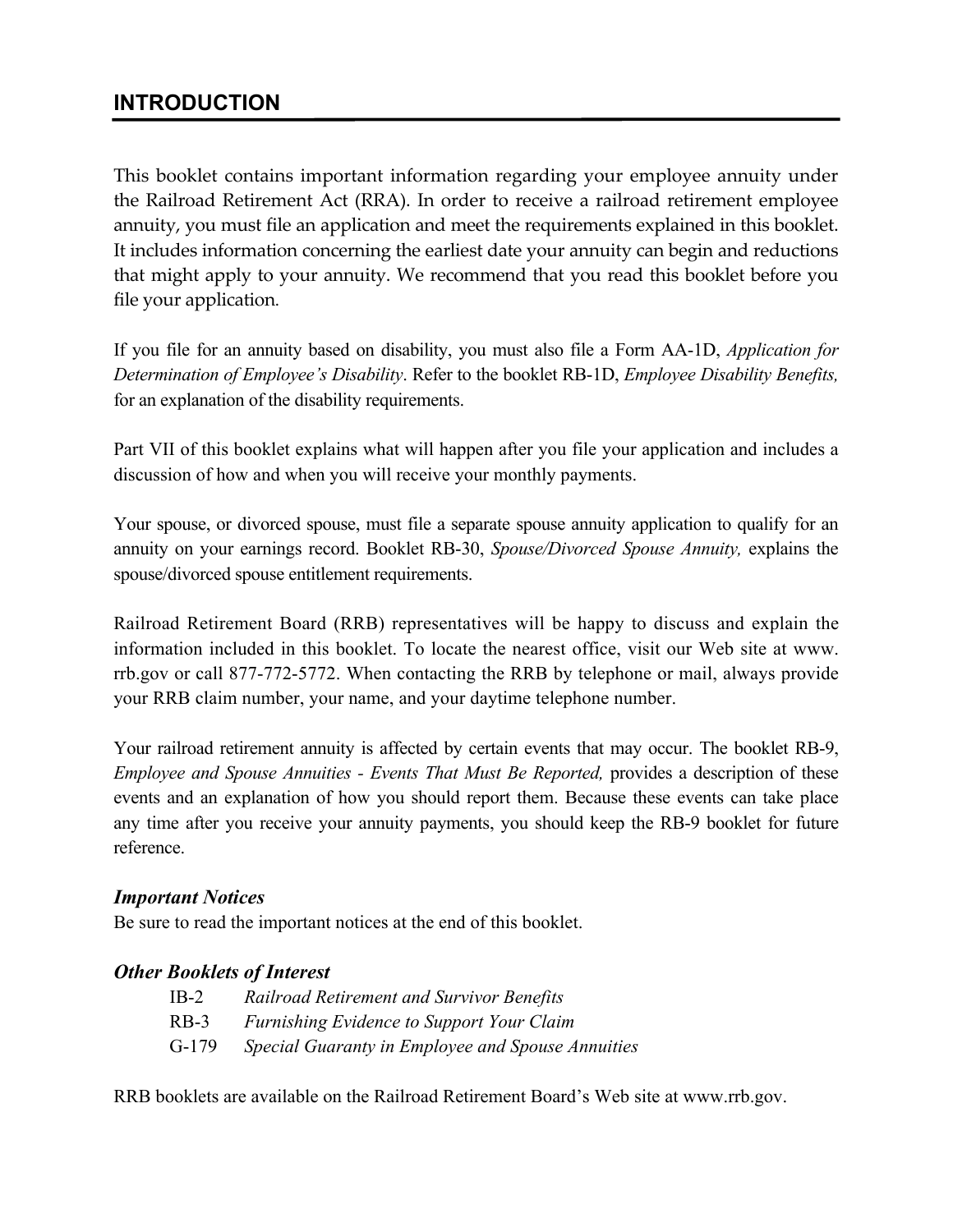## **TABLE OF CONTENTS**

|                      |     |                                                                                                                                                                                                                                                                                                                     | Page            |
|----------------------|-----|---------------------------------------------------------------------------------------------------------------------------------------------------------------------------------------------------------------------------------------------------------------------------------------------------------------------|-----------------|
|                      |     | PART I - APPLYING FOR YOUR ANNUITY                                                                                                                                                                                                                                                                                  |                 |
| Chapter              | - 1 |                                                                                                                                                                                                                                                                                                                     |                 |
| Chapter <sub>2</sub> |     |                                                                                                                                                                                                                                                                                                                     |                 |
| Chapter 3            |     | Credit for Railroad Work 3                                                                                                                                                                                                                                                                                          |                 |
| Chapter 4            |     | Credit for Military Service 4                                                                                                                                                                                                                                                                                       |                 |
| Chapter 5            |     | <b>Current Connection</b>                                                                                                                                                                                                                                                                                           |                 |
| Chapter 6            |     |                                                                                                                                                                                                                                                                                                                     | $7\phantom{.0}$ |
|                      |     | <b>PART II - WHEN YOUR ANNUITY CAN BEGIN</b>                                                                                                                                                                                                                                                                        |                 |
| Chapter 7            |     |                                                                                                                                                                                                                                                                                                                     |                 |
| Chapter 8            |     |                                                                                                                                                                                                                                                                                                                     |                 |
| Chapter 9            |     | Stop Railroad Work 38                                                                                                                                                                                                                                                                                               |                 |
| Chapter 10           |     | The Effects of Unemployment or Sickness Benefits After Your Date Last Worked                                                                                                                                                                                                                                        | 8               |
| Chapter 11           |     | The Effects of a Dismissal Allowance, Pay For Time Lost, and Some Types                                                                                                                                                                                                                                             |                 |
|                      |     | of Vacation Pay                                                                                                                                                                                                                                                                                                     |                 |
| Chapter 12           |     | The Effects of a Separation Allowance After Your Date Last Worked _______________                                                                                                                                                                                                                                   | 9               |
|                      |     | PART III - BASIC FORMULA AND REDUCTIONS FOR EARLY RETIREMENT                                                                                                                                                                                                                                                        |                 |
|                      |     | Basic Formula                                                                                                                                                                                                                                                                                                       |                 |
| Chapter 13           |     | $\frac{1}{2}$ $\frac{1}{2}$ $\frac{1}{2}$ $\frac{1}{2}$ $\frac{1}{2}$ $\frac{1}{2}$ $\frac{1}{2}$ $\frac{1}{2}$ $\frac{1}{2}$ $\frac{1}{2}$ $\frac{1}{2}$ $\frac{1}{2}$ $\frac{1}{2}$ $\frac{1}{2}$ $\frac{1}{2}$ $\frac{1}{2}$ $\frac{1}{2}$ $\frac{1}{2}$ $\frac{1}{2}$ $\frac{1}{2}$ $\frac{1}{2}$ $\frac{1}{2}$ |                 |
| Chapter 14           |     |                                                                                                                                                                                                                                                                                                                     |                 |
| Chapter 15           |     | Age Reductions for Employees Who Have Less than 360 Months of Railroad Service                                                                                                                                                                                                                                      |                 |
|                      |     | <b>PART IV - DEDUCTIONS FOR EARNINGS</b>                                                                                                                                                                                                                                                                            |                 |
| Chapter 16           |     |                                                                                                                                                                                                                                                                                                                     |                 |
| Chapter              | 17  | Tier 1 Work Deductions                                                                                                                                                                                                                                                                                              |                 |
| Chapter              | 18  | Last Pre-Retirement Nonrailroad Employment 24                                                                                                                                                                                                                                                                       |                 |
| Chapter 19           |     |                                                                                                                                                                                                                                                                                                                     |                 |
|                      |     | <b>PART V - REDUCTIONS FOR OTHER BENEFITS</b>                                                                                                                                                                                                                                                                       |                 |
| Chapter 20           |     | Social Security Benefits 2014 2015 2020 214                                                                                                                                                                                                                                                                         |                 |
| Chapter 21           |     | Non-Covered Service Pensions 15                                                                                                                                                                                                                                                                                     |                 |
| Chapter 22           |     | Other Railroad Retirement Annuities 2008 2014 15                                                                                                                                                                                                                                                                    |                 |
| Chapter 23           |     | Worker's Compensation and Public Disability Benefits <b>Example 2018</b> 16                                                                                                                                                                                                                                         |                 |
|                      |     | PART VI - REDUCTIONS FOR OTHER FEDERAL PROGRAMS                                                                                                                                                                                                                                                                     |                 |
|                      |     |                                                                                                                                                                                                                                                                                                                     | 17              |
| Chapter 25           |     | Federal Income Tax Withholding                                                                                                                                                                                                                                                                                      | 19              |
|                      |     | PART VII - AFTER YOU APPLY FOR YOUR ANNUITY                                                                                                                                                                                                                                                                         |                 |
| Chapter 26           |     |                                                                                                                                                                                                                                                                                                                     |                 |
| Chapter 27           |     | How Payments Are Made 2014 19                                                                                                                                                                                                                                                                                       |                 |
| Chapter 28           |     | Receiving Your Payments 20                                                                                                                                                                                                                                                                                          |                 |
| Chapter 29           |     | Change of Address 20                                                                                                                                                                                                                                                                                                |                 |
| Chapter 30           |     | Receiving a Tax Refund of Excess Social Security Tax <b>Excess Social Security Tax</b> 20                                                                                                                                                                                                                           |                 |
| Chapter 31           |     | Receiving a Railroad Separation Allowance Payment 21                                                                                                                                                                                                                                                                |                 |
| Chapter 32           |     | Records You Should Keep <b>Example 20</b> Should Keep <b>Example 20</b> Should Keep <b>Example 20</b> Should Keep <b>Example 20</b> Should Keep <b>Example 20</b> Should Keep <b>Example 20</b> Should Keep <b>Example 20</b> Should Keep <b>Example 20</b> Should Kee                                              | 21              |
|                      |     |                                                                                                                                                                                                                                                                                                                     |                 |

## **IMPORTANT NOTICES**

Nondiscrimination on the Basis of Disability Fraud and Abuse Hot Line Computer Matching and Privacy Protection Act Notice Paperwork Reduction Act and Privacy Act Notices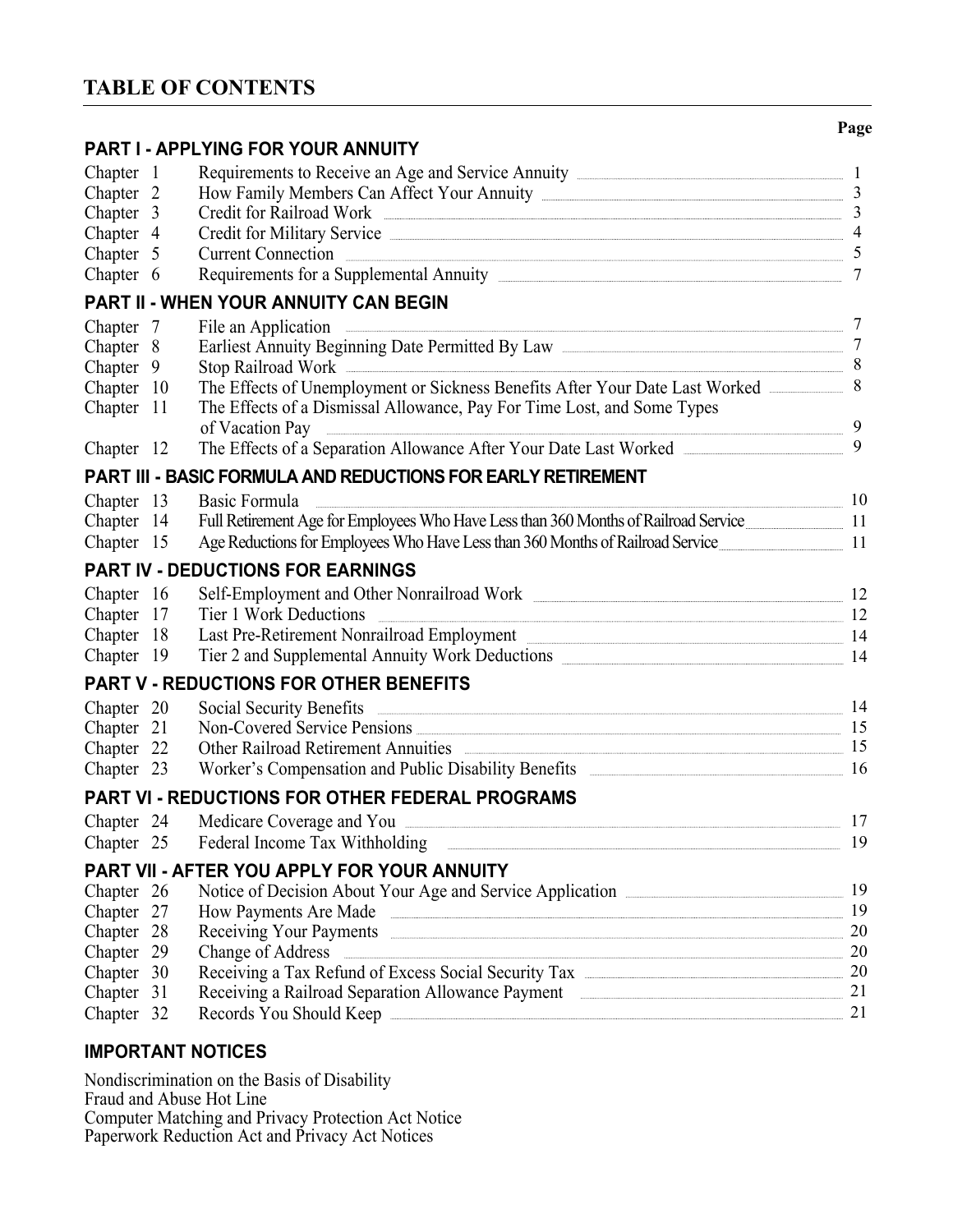### **PART I - APPLYING FOR YOUR ANNUITY**

This section contains information that will help you to complete your application correctly. Included are the requirements you must meet to receive an annuity. You may file your application up to three months before your annuity beginning date.

Booklet RB-3, *Furnishing Evidence to Support Your Claim* explains acceptable evidence for proofs required to process your annuity application. Shorten the processing time for your annuity application by submitting proof of your date of birth and military service to your local Railroad Retirement Board (RRB) office now, even if you will not file your application within three months. Whenever sending documents to the RRB, always include your name, social security number, and daytime telephone number where you can be reached.

We recommend that you read this booklet and Booklet RB-3 before you file your annuity application.

### **Chapter 1 - Requirements to Receive an Age and Service Annuity**

 employee annuity if you meet certain requirements. You may qualify for a monthly age and service This chapter describes types of age and service annuities and the different conditions for each.

 Part III for information about the reduced age and If you are filing for a disability annuity, you should also refer to booklet RB-1D, *Employee Disability Benefits,* which explains disability annuity requirements. However, if your disability annuity is denied, and you indicate that you would accept a reduced age annuity, if eligible, read this chapter and service annuity.

*A. Age Requirement* - The RRB considers you to have attained your age on the day before your birthday. The age at which you can receive an age and service annuity is based on your months of railroad service.

| Determining Earliest Retirement Age      |                                                        |  |  |  |  |
|------------------------------------------|--------------------------------------------------------|--|--|--|--|
| If you have at least:                    | Your annuity can begin the<br>first full month you are |  |  |  |  |
| 360 months of<br>railroad service,       | age 60.                                                |  |  |  |  |
| $120-359$ months of<br>railroad service, | age 62.                                                |  |  |  |  |
| $60-119$ months of<br>railroad service,  | age $62$ .                                             |  |  |  |  |

Note - The age requirements for a supplemental annuity are in Chapter 6

*B. Cessation of Railroad Service* - Your age and service annuity cannot begin until you stop all railroad work for pay and relinquish rights to railroad employment. Also note that, after the annuity is awarded, payment cannot be made for any month in which you return to work for a railroad employer.

 The RRB will release a Form G-88A.1 listing, *Request for Verification of Date Last Worked*, to your last railroad employer if your date last worked is within 15 months of the date that you file your employee annuity application. This will notify your employer of your claimed date last worked and relinquishment of rights.

*C. Relinquishment of Rights* - Before an age and service annuity can be paid, you must relinquish all seniority or other rights to return to work for any railroad employer. While an age and service annuity can begin to accrue as early as the day after you stop working for the railroad, it cannot be awarded until you relinquish rights to railroad employment.

 *Example* - A qualified age and service applicant, who stops working on December 31, but does not relinquish rights until March 15, is entitled to an annuity from January 1. Although benefits accrue from January 1, the actual payment cannot be made before March 15, the day relinquishment of rights is accomplished.

 should the employer choose to provide certain employee benefits (i.e., health insurance, an The relinquishment of rights only affects the benefits under the Railroad Retirement Act. The relinquishment of rights does not bind the railroad employee buyout) after you stop working.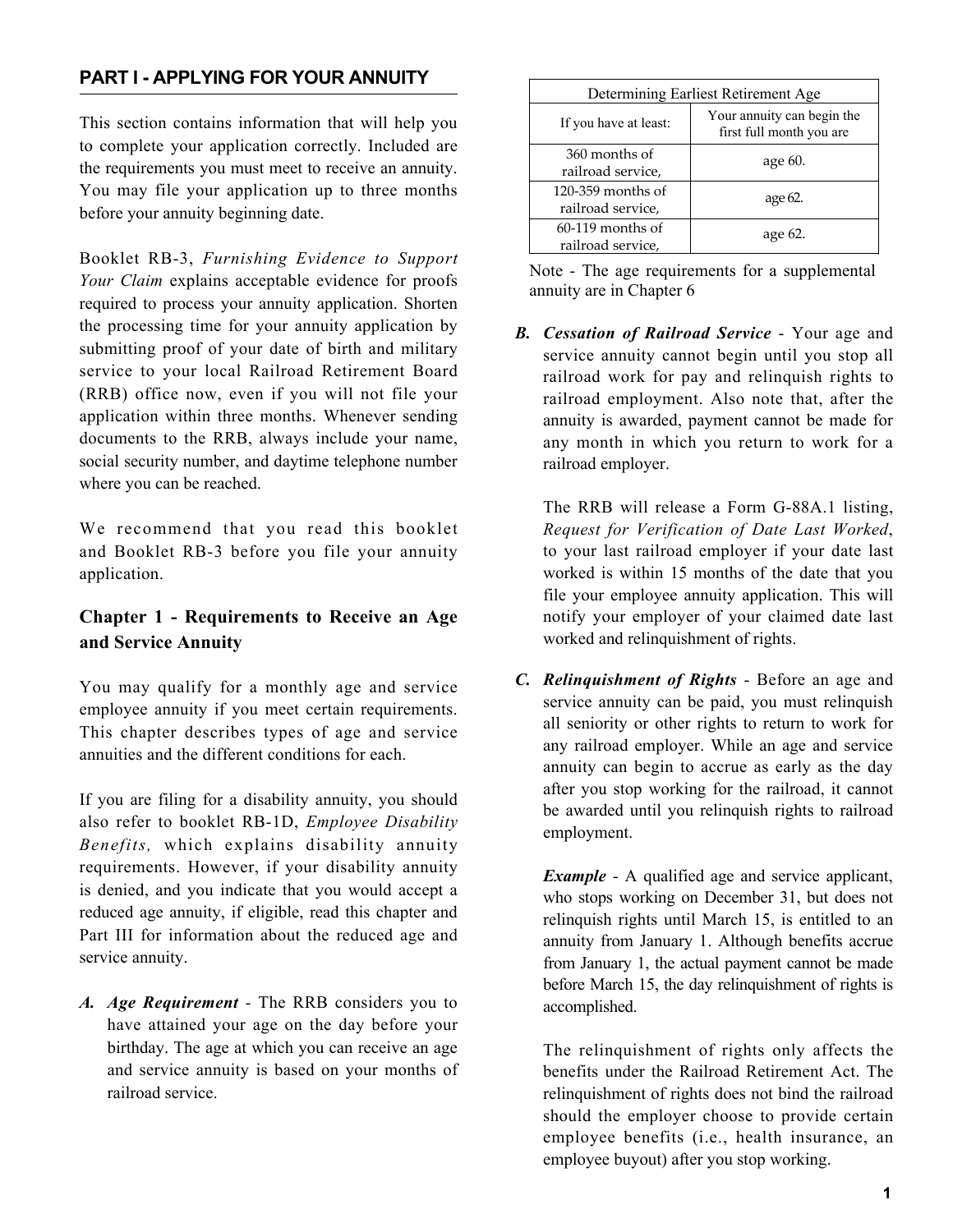1. *How Relinquishment of Rights is Accomplished*  - To relinquish your rights to railroad employment, use your employee annuity application. Indicate that you either no longer have seniority or other rights to work for a railroad employer or, if you are filing in advance of your annuity beginning date, that you will give up those rights as of the date indicated as your last day of railroad employment.

 plans change, you must promptly report any Under advance filing procedure, you may file for an age and service annuity up to three months before your annuity beginning date. If you are still working in railroad service when you file, this means that the date that you certify on your annuity application as the date you will stop railroad service and relinquish rights is a date in the future. If your change in your last day of railroad service to the nearest RRB office. Otherwise your annuity beginning date could be incorrect, resulting in erroneous payments.

 signature in the "Remarks" section of your 2. *Relinquishment of Rights In Wrongful Termination Cases* - If you are prosecuting a claim before the National Railroad Adjustment Board for reinstatement and for time lost from the effective date of a termination action that you believe is wrongful, you must ask the RRB to include the following statement over your employee annuity application: "I do not at this time possess any rights to return to the service of an employer. This statement shall be without prejudice to my claim that I was wrongfully deprived of such rights on (date of termination)."

 You must also request the RRB office to prepare an "Assignment of Claim" statement for your signature. This states that you will refund any annuity payments you receive for any period for which you may subsequently be awarded pay for time lost.

3. *Protest of Relinquishment of Rights* - Once effective, you cannot revoke the relinquishment of rights, even if you offer to refund the amount of the Railroad Retirement Act annuities that were paid based on the relinquishment of rights.

*D. Additional Requirements for Employee Annuities Based on 60-119 Months of Railroad Service with at Least 60 Months of Railroad Service after 1995* - If you file for an employee disability annuity that is based on 60-119 months of railroad service with at least 60 months of railroad service after 1995, a Tier 2 component is not payable to you before the month in which you attain age 62. For age and service and disability annuities, you must have a *Social Security (SS) Act Insured Status* based on combined railroad earnings, creditable military service earnings, and social security earnings to qualify yourself and your spouse for Tier 1 components.

 your earnings record will be credited with those An *SS Act Insured Status is based on Quarters of Coverage* (QC). In general, the SS Act specifies an amount for each calendar year that will qualify the wage earner for a QC for that year. If you earn that amount (or a multiple of that amount up to 4 QCs), OC<sub>s</sub>.

You have an *SS Act Insured Status* if:

- 1. *Employee Annuities Based on Age* You must have a *Fully Insured Status* as defined in the SS Act, but using combined railroad earnings, creditable military service earnings, and social security earnings. The SS Act QC requirement for a *Fully Insured Status* for employees born after 1928 is 40 QCs; or,
- 2. *Employee Annuities Based on Disability* You must have a *Disability Freeze* as defined in the SS Act, but using combined railroad earnings, creditable military service earnings, and social security earnings. The SS Act requirements are:
	- a. You must be rated totally and permanently disabled;
	- (Generally, the QC requirement for a  *Fully Insured Status* is at least one QC for each calendar year after the year you b. You must have a *Fully Insured Status*. attained age 21, through the year you became disabled.); and,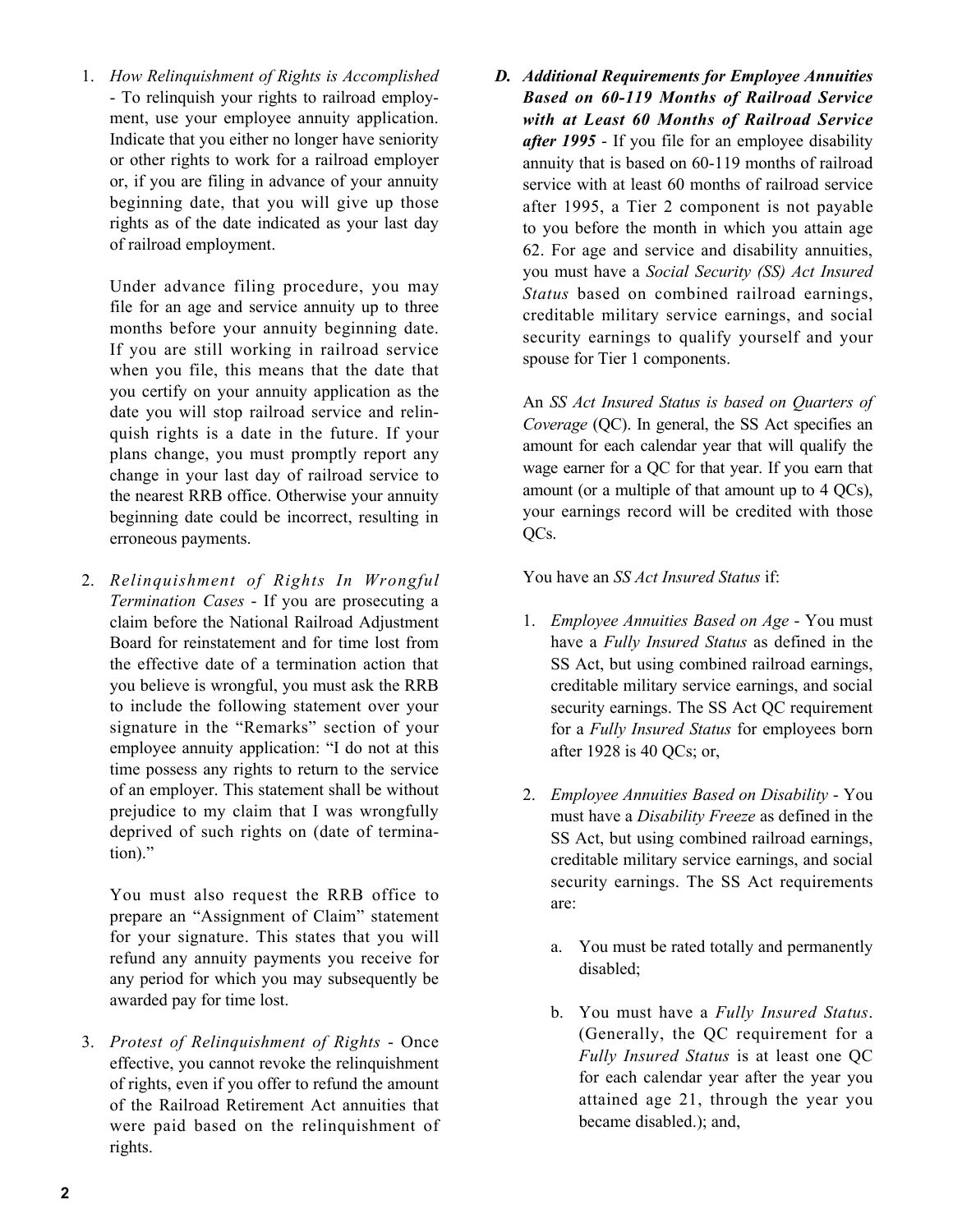c. You must have at least 20 QCs in a period of 40 consecutive calendar quarters (10 years) ending with the quarter of the disability onset date. This is also referred to as the 20-in-40 QC test.

#### **Chapter 2 - How Family Members Can Affect Your Annuity**

Information concerning your marriage history is requested on your employee annuity application to determine the possible eligibility of any spouse or divorced spouse on your earnings record. If you are married when you apply for benefits, be sure to ask the RRB representative whether your spouse is eligible for an annuity. If you are, or your spouse is, too young to qualify your spouse for benefits at that time, ask when your spouse will become eligible. Your spouse or divorced spouse is required to file a separate application to receive benefits on your earnings record. The eligibility requirements are explained in booklet RB-30, *Spouse/Divorced Spouse Annuity*.

You may also be eligible for an increase in your annuity called the *Special Guaranty* computation, if members of your family meet the requirements under *Social Security* (SS) Act rules using your railroad service as if it had been covered under the SS Act. In most cases, your regular railroad retirement annuity rate will exceed the amount that the Social Security Administration (SSA) would have paid. Therefore, your annuity application asks only for basic information, such as the number of children you have who would qualify under this provision. The term child includes your unmarried natural child, or dependent and unmarried adopted child, stepchild, or, under certain conditions, your grandchild if both parents are deceased or disabled.

Your child may be included in the *Special Guaranty*  computation if the child is:

- 1. under age 18;
- 2. age 18 or older with a permanent disability that began before the child attained age 22 that makes the child unable to perform any type of regular employment; or

3. age 18-19 and in full-time attendance at an elementary or secondary school.

The RRB office where you file your application will test your annuity rate to determine if the *Special Guaranty* could apply. If it could apply, our office will contact you for further information. For more information on the *Special Guaranty* computation, read booklet G-179 *Special Guaranty in Employee and Spouse Annuities*.

#### **Chapter 3 - Credit for Railroad Work**

 As previously explained, you must stop all railroad work in order to qualify for an employee annuity. A railroad employer is any company or labor organization covered under the Railroad Retirement Act. Covered railroad employers include railroads that engage in interstate business, railroad associations, and national railway labor organizations.

*A. Actual Railroad Service* - Your employer reports your railroad service and earnings to the RRB under your social security number. Shortly after each year in which you have railroad earnings, the RRB mails Form BA-6, *Certificate of Service Months and Compensation,* to you. This annual statement has a record of your creditable railroad service months and compensation after 1936 and verified military service credits.

You can also call the RRB at 877-772-5772, to request Form G-90c, *Service and Compensation History Statement,* for your earnings record.

 service months if you did not actually work in *B. Deemed Railroad Service* - For years after 1984, you may be entitled to additional railroad every month of the year. For additional service months to be deemed, your compensation for the year must exceed an amount equal to 1/12 of the Tier 2 maximum multiplied by the number of railroad service months you actually worked. The excess amount is then divided by 1/12 of the Tier 2 maximum. The result, rounded up to a whole number, is the number of deemed railroad service months.

In order to qualify for these deemed railroad service months, you must have had an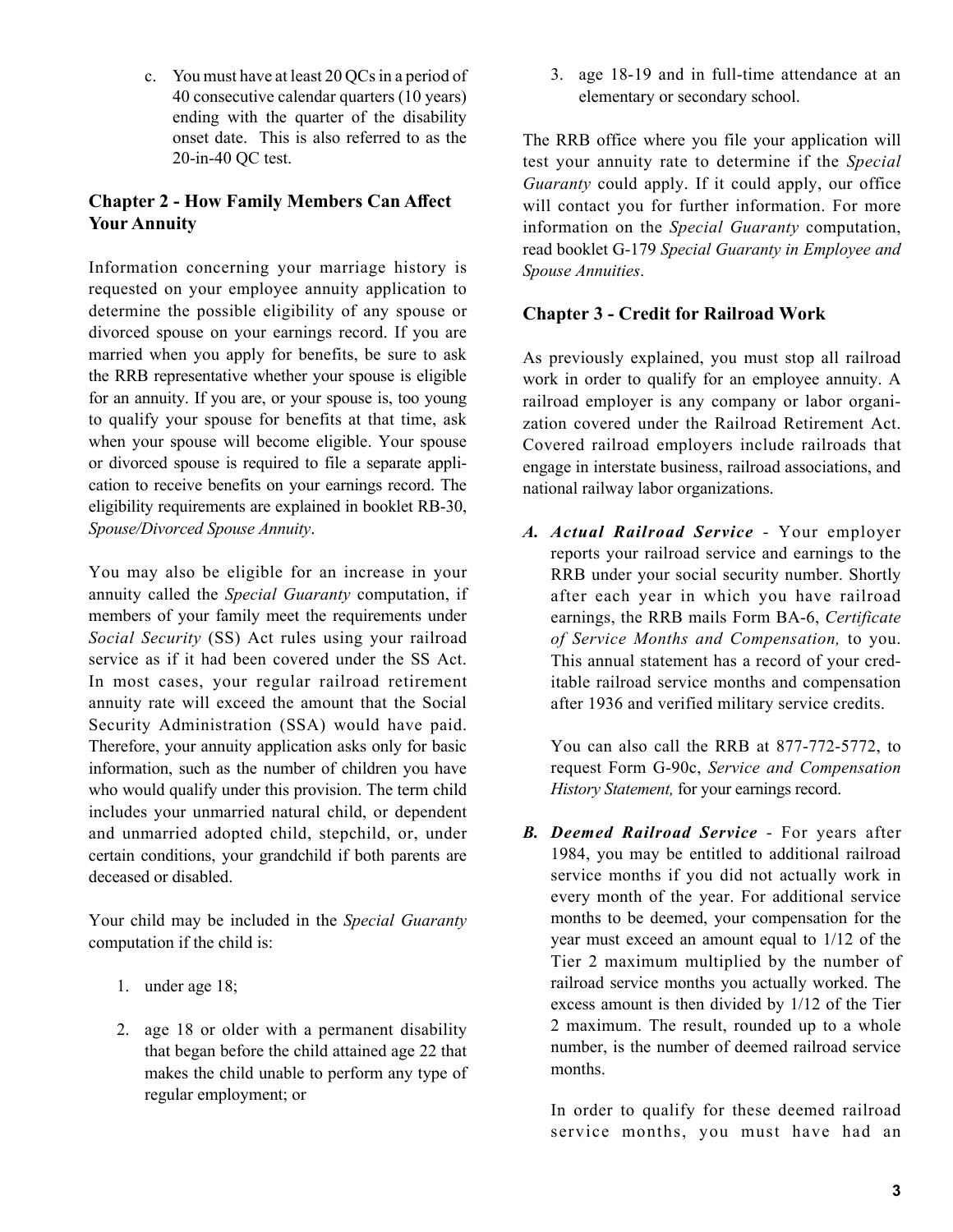employment relation for the months you did not perform actual railroad service. This means that you were:

- 1. on bona fide leave of absence from the employer;
- 2. not retired or discharged, but by reason of continuous disability, unable to return to service;
- 3. out of service by reason of discharge later determined to be wrongful; or,
- 4. an employee representative or employee of an employee representative.

Deemed service months cannot be given for months after the beginning date of your annuity or after the date you relinquish rights to railroad employment.

#### **Chapter 4 - Credit for Military Service**

*A. Proof of Military Service* - If you ever served in active duty in the United States Armed Forces, the RRB may be able to use that military service to increase your annuity. You must first submit a copy of your latest Department of Defense Form 214, or any official record that shows your dates of federal military service. Shorten the processing time of your future benefit application by submitting proof of your military service now. When sending documents to the RRB, always include your name, your social security number, and a daytime telephone number where you can be reached.

 either in the 1973 fire at the National Records Center in St. Louis, or in some other way, you If your military service records were destroyed, may request a new military service record from your service branch with Form SF-180, *Request Pertaining to Military Records*. This form is available from the RRB or NARA at www. [archives.gov.](https://archives.gov)

*B. Basic Requirements Under the Railroad Retirement Act* - The Railroad Retirement Act (RRA) allows credit for military service that began in a war period or period of national emergency and for involuntary (draft) military service. This prevents career railroad employees

2, Item 3, or Item 4, which follow. from losing retirement credits while actively serving in the national defense. To receive credit for military service, you must always meet one of the general railroad service requirements of Item 1 below and must meet one of the specific requirements in Item

- 1. General Requirements under the RRA The RRA allows credit for military service as railroad service months only if, prior to the beginning of your military service, either in the same calendar year or in the next preceding calendar year as the enlistment, induction, or call from inactive duty, you:
	- a. performed compensated service for an employer under the RRA;
	- b. were entitled to *Pay for Time Lost* as an employee for an employer under the RRA; or,
	- c. were serving as an employee representative as defined in the RRA.
- military service that began in the following 2. *Involuntary Military Service and Periods of Creditable Voluntary Military Service* - Involuntary military service is always creditable under the RRA. In addition, voluntary war periods or periods of national emergency are creditable:
	- a. September 8, 1939, through June 14, 1948 (if you voluntarily entered military service January 1, 1947, through June 14, 1948, you can only receive credit through June 14, 1948).
	- b. June 15, 1948, through December 15, 1950, provided the additional requirements described in Item 3 are met.
	- c. December 16, 1950, through September 14, 1978 (but any voluntary active duty extending beyond September 14, 1978, is not creditable).
	- d. August 2, 1990, to a date not yet determined.

In addition to these war periods or periods of national emergency, some active duty in the federal military reserve may be creditable as explained in Item 4.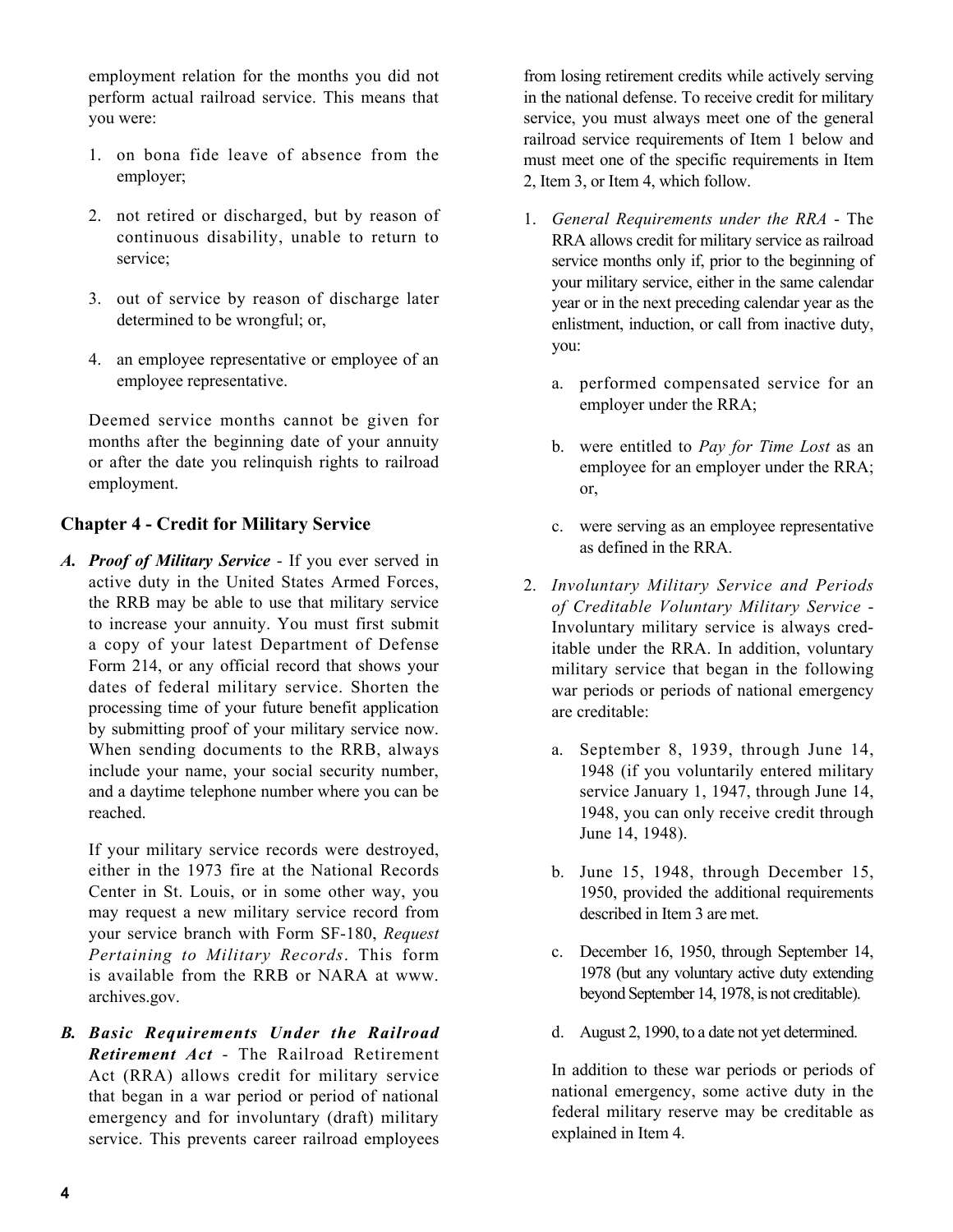- railroad service credit for their military of railroad service prior to entering active military service described in Item 1 above, 3. *Voluntary Military Service in the Period June 15, 1948, through December 15, 1950*  - Railroad workers who voluntarily served in the Armed Forces between June 15, 1948, and December 15, 1950, can be given service. In addition to the requirement the RRA allows credit for voluntary active military service in the period June 15, 1948, through December 15, 1950, if you:
	- a. performed compensated service for an employer under the RRA in the year released from active military service or in the next year; and,
	- b. did not work for a nonrailroad employer after leaving military service and before resuming railroad employment.
- 4. *Creditable Military Reserve Duty* Members of a reserve component of the uniformed services who are called to active duty can receive railroad service credits for any such active duty or active duty for training, provided that one of the requirements described in Item 1 above was met as of the date called up.
- (SS) Act, the wage credits are posted to your SS Act *C. Basic Requirements Under the Social Security Act Rules* - Since most military service performed after 1956 is creditable under the Social Security wage record. The few cases in which military service is not creditable under the SS Act involve military service performed before 1957 that was either less than 90 days or that had a type of discharge other than honorable.

When military service is used as railroad service months in your Tier 2 component, the SS Act prohibits the use of the same military service as wages.

#### *D. Affect in Your Annuity Rate*

1. *Tier 1 Component* - Military service creditable under the RRA or SS Act can be used to increase the yearly earnings amounts used in the computation of your

 Tier 1 component, subject to the yearly earnings maximum. This is true even when the same military service is used as railroad service months in your Tier 2 component.

If you qualified for an annuity based on 60-119 months of railroad service with at least 60 months of railroad service after 1995, military service creditable under the RRA or SS Act can be used as compensation *Quarters of Coverage* to meet the total minimum 40 *Quarters of Coverage*  necessary for the SSA Insured Status requirement for a Tier 1 component that is explained in Chapter  $1(C)$ . This is true even when the same military service is used as railroad service months in your Tier 2 component.

- the RRA can be used as railroad service 2. *Tier 2 Component and Supplemental Annuity -* Military service creditable under months in the computation of your Tier 2 component or supplemental annuity. However, only one railroad service credit is allowed for a calendar month. If you have actual railroad service in the same month as the military service, only one railroad service credit is given for that month.
- used as railroad service months in your Tier 3. *Vested Dual Benefit* - If you have at least 120 months of railroad service before 1975 and acquired an *SSA Insured Status* before 1975 (see Chapter 1), you can receive an additional annuity component called the *Vested Dual Benefit* (VDB). Military service performed before 1975, creditable under SS Act rules, can be used as wages and wage *Quarters of Coverage* before 1975, to help meet the "wages only" requirements for a VDB. However, when military service is 2 component, the SS Act prohibits the use of military service as wage *Quarters of Coverage*  for a VDB.

#### **Chapter 5 - Current Connection**

 You must have a *Current Connection* with the railroad industry in order to receive a supplemental annuity or an occupational disability annuity. Future survivor benefits can be paid by the RRB only if you have a *Current Connection*. The RRB will determine whether or not you have a *Current Connection* when your annuity application is processed.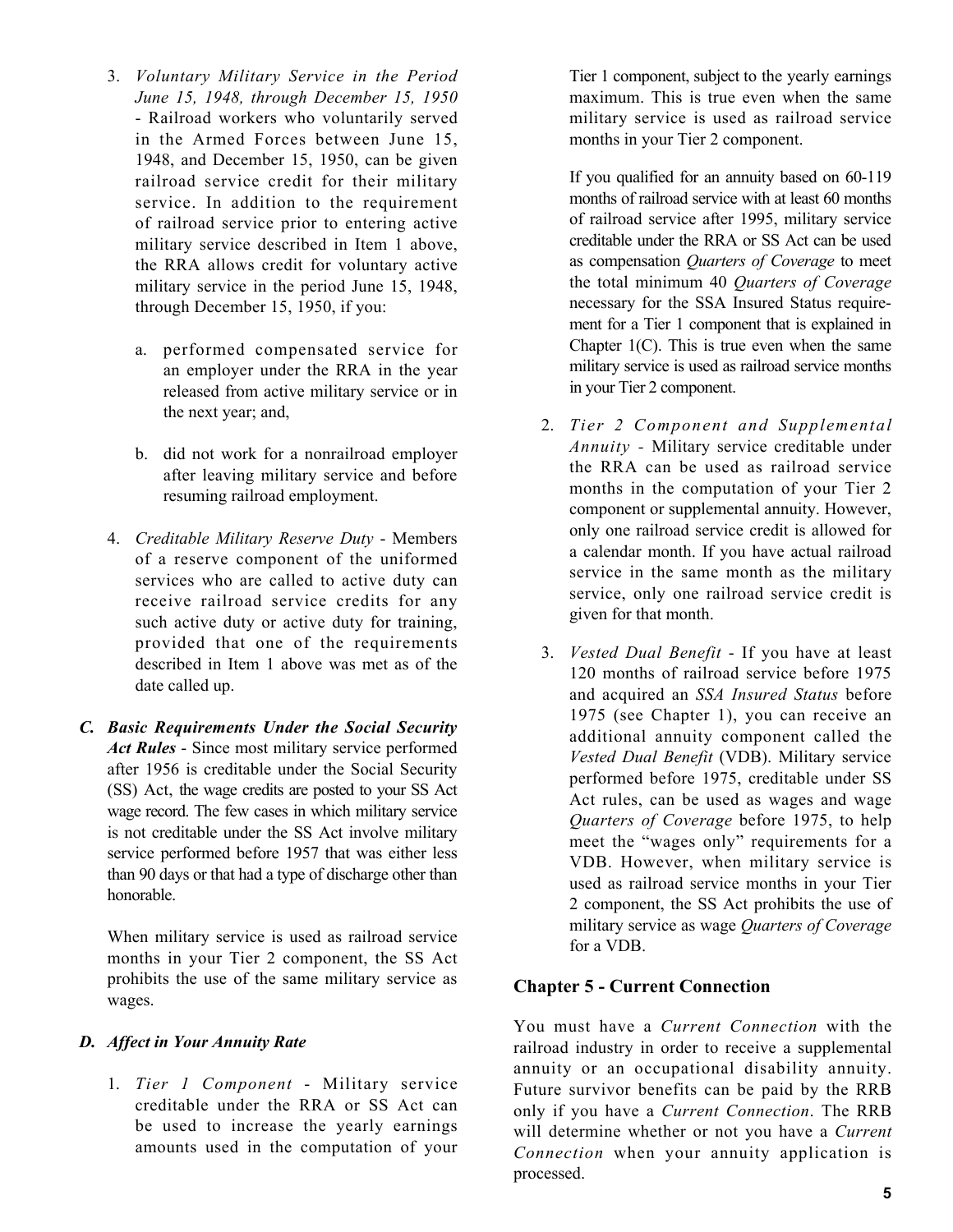- *A. Requirements for a Regular Current Connection* - You have a regular *Current Connection* with the railroad industry if you meet either of the following conditions:
	- 1. you worked for a railroad in at least 12 of the 30 consecutive months before the month in which your annuity begins or
	- 2. you worked in the railroad industry in at least 12 months in any other period of 30 consecutive months before the month your annuity begins without any intervening regular employment.
- *B. Work that will not Break a Current Connection*  The following types of work do not break a *Current Connection*:
	- 1. Work for the following government agencies:
		- a. Alaska Railroad (as long as it is owned by the State of Alaska);
		- b. U.S. Department of Transportation;
		- c. Surface Transportation Board (or its predecessor the Interstate Commerce Commission);
		- d. National Mediation Board;
		- e. National Transportation Safety Board; or,
		- f. Railroad Retirement Board.
	- whose principal operation is in the United 2. Service for a railroad whose principal operation is in Canada and service by a Canadian citizen in Canada for a railroad States.
	- 3. Self-employment as defined under the Railroad Retirement Act (see Chapter 16).
	- 4. Nonrailroad work after your annuity beginning date.
- to your survivors. Your *Current Connection* is *C. Deemed Current Connection* - If you do not have a regular *Current Connection*, you may have a *Deemed Current Connection* for a supplemental annuity or future benefits payable deemed to be maintained, even if you have regular nonrailroad employment before your annuity begins, if you:
	- 1. have at least 25 years of railroad service; and,
	- 2. either stopped working in the railroad industry "involuntarily and without fault" for a non-medical reason on, or after, October 1, 1975, or, were on furlough or leave of absence or were absent because of injury on or after October 1, 1975, and were not called back to work; and,
	- 3. did not decline an offer to return to railroad employment in the same "class or craft" as your most recent railroad service (regardless of the number of miles you would have had to move to accept such job).

**NOTE:** An employee cannot be on furlough, leave of absence, or absent because of injury status after relinquishment of rights to railroad service.

If you meet all the above requirements, your *Current Connection* would not be broken, even if you work in regular employment after your 30-month period and before retirement or death.

*D. Proof of Deemed Current Connection* - RRB records will confirm if you have 25 years of service.

 and health insurance records that show your necessary for you to secure an affidavit from a You must supply the proof that you did not voluntarily end your railroad employment. The best evidence is the letter from your employer that describes the circumstances of your separation. Other acceptable proofs are personnel, payroll, employment status. If none of these documents exist when your application is filed, it will be railroad or union official or from two of your former co-workers who can be identified by the RRB as railroad employees.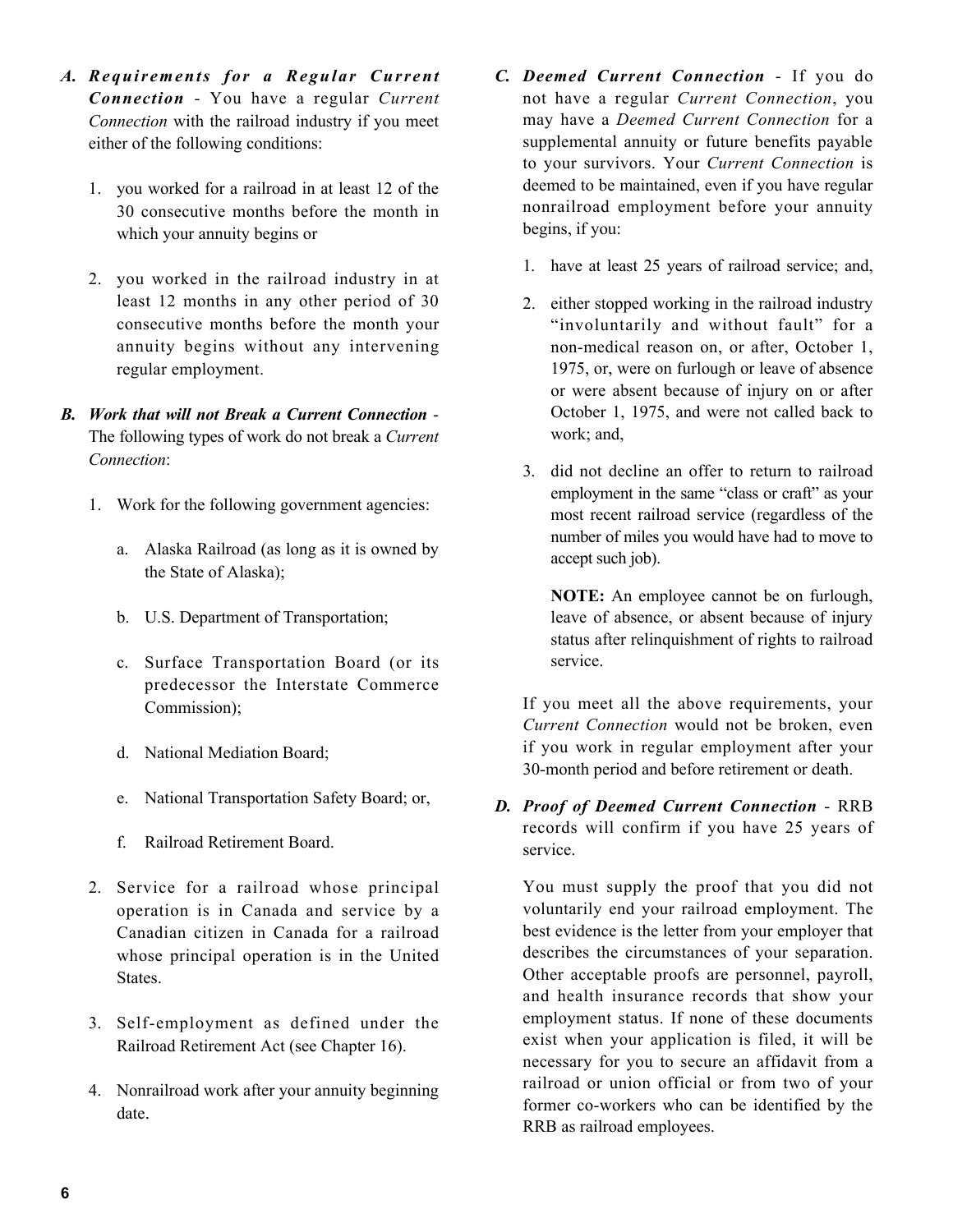#### **Chapter 6 - Requirements for a Supplemental Annuity**

Some retired railroad employees may be eligible to receive a supplemental annuity from the RRB, in addition to their regular age and service or disability annuity.

- *A. Requirements for a Supplemental Annuity* To be eligible for a supplemental annuity, you must meet all of the following requirements.
	- 1. *Age and Railroad Service* You must be at least age 65 with at least 300 months (25 years) of creditable railroad service, or at least age 60 with 360 months (30 years) of creditable railroad service. The age requirement for a supplemental annuity is not affected by the definition of *Full Retirement Age (FRA)* explained in Chapter 14;
	- 2. *Qualified for Annuity* You must be eligible, and have filed, for an age and service or disability annuity. The supplemental annuity can never begin before an age and service or disability annuity;
	- 3. *Railroad Service Before October 1, 1981* You must have at least one month of creditable railroad service before October 1, 1981; and,
	- 4. *Current Connection*  You must have a current connection with the railroad industry, as explained in Chapter 5.
- *B. Reduction for Employer Pension* The amount of your supplemental annuity is reduced if you receive either of the following:
	- 1. A monthly pension from your railroad employer that is based in whole or in part on the employer's contributions.
	- 2. A lump-sum distribution from an employer pension in lieu of a monthly benefit.

A lump-sum distribution is considered to be paid even if you roll-over the funds to another account. If a lump-sum distribution is paid in installments, the installment payments are considered part of the single lump-sum

distribution. Your own contributions to your pension account do not affect your supplemental annuity. Also, there is no reduction to the supplemental annuity for a pension paid by a railroad labor union.

You are requested on your application, to enter the name(s) of the railroad employer(s) with which you still hold pension rights. Select the category that most accurately applies to the job position that qualified you for the employer pension.

The RRB may forward Form G-88p, *Employer's Supplemental Pension Report*, to your railroad employer if additional information about your employer pension is needed.

#### **PART II - WHEN YOUR ANNUITY CAN BEGIN**

Refer to booklet RB-1D, *Employer Disability Benefits,* if you are applying for a disability annuity.

#### **Chapter 7 - File an Application**

 service annuity, you may select the day you want your You must file an application for an employee annuity to receive railroad retirement benefits based on your age and service. When you file an application for an age and annuity to begin. You have two choices: the earliest date permitted by law, or a later date designated by you.

#### **Chapter 8 - Earliest Annuity Beginning Date Permitted By Law**

*A. General* - Most applicants select the earliest date permitted by law. This means the RRB will set your annuity beginning date as the very first day it could legally begin. If you choose to select a beginning date yourself, your annuity will begin on that date. However, the date you choose cannot be before the earliest date permitted by law.

 The earliest age and service annuity beginning date permitted by law is the latest of the following:

1. The day after the actual day you last worked in the railroad industry.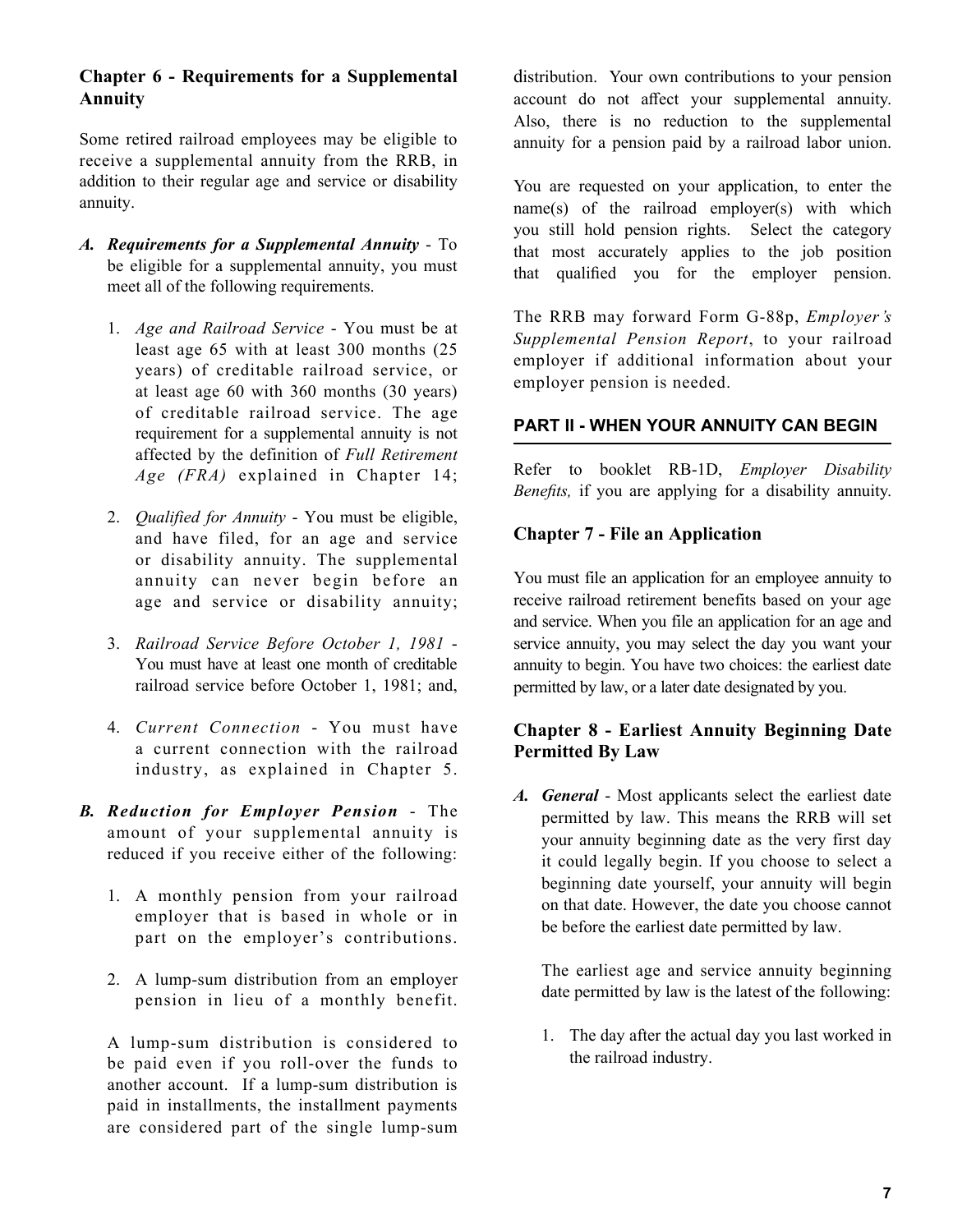- 2. The day after the last day of a period of *Dismissal Allowance, Pay for Time Lost*, or some types of *Vacation Pay* from the railroad industry.
- 3. The first day of the first full month you meet the age requirement, as described in Chapter 1.
- 4. The first day of the month in which your application is filed if your annuity is reduced for early retirement, as described in Chapter 15.
- 5. The first day of the sixth month before the month in which you file your annuity application if your annuity is not reduced for early retirement.
- *B. Advance Filing* If Items 1-3 above apply, you can file your age and service application up to three months before the earliest annuity beginning date permitted by law. This will shorten the processing time of your annuity application.
- *C. Delayed Filing* Note that when you delay filing for benefits, when Items 4-5 above apply, you may lose benefits for some or all of the period before the month in which you file.

#### **Chapter 9 - Stop Railroad Work**

Your age and service annuity cannot begin until you stop all railroad work for pay. Also note that, after the annuity is awarded, payment cannot be made for any month in which you return to work for a railroad employer.

 means that the date that you certify on your annuity Under advance filing procedure, you may file for an age and service annuity up to three months before your annuity beginning date. If you are still working in railroad service when you file, this application as the date you will stop railroad service and relinquish rights is a date in the future. If your plans change, you must promptly report any change in your last day of railroad service to the nearest RRB office. Otherwise, your annuity beginning date could be incorrect, resulting in erroneous payments.

 application. This will notify your employer of your The RRB will release a Form G-88A.1 listing, *Request for Verification of Date Last Worked,* to your last railroad employer if your date last worked is within 15 months of the date that you file your employee annuity claimed date last worked and relinquishment of rights.

#### **Chapter 10 - The Effects of Unemployment or Sickness Benefits After Your Date Last Worked**

- *A. Benefits Under the Railroad Unemployment Insurance Act* - Provided you meet the eligibility requirements, you may receive benefits under the Railroad Unemployment Insurance Act (RUIA) after your actual date last worked. These benefits have no effect on your annuity beginning date. Your annuity can begin as early as the day after your actual date last worked. However, any RUIA benefits paid to you after your annuity beginning date will be recovered from your annuity accrual.
- *B. Sick Pay Under Certain Wage Continuation Plan*s - Any railroad sick pay, for months after your actual date last worked, that you received under certain wage continuation plans, other than being carried on the payroll at all or part of your regular pay, can be credited to your Tier 1 component for up to six months after your actual date last worked. But, this type of sick pay is not creditable as railroad service months to your Tier 2 component. The sick pay agreement must be established through a company policy or labor agreement.

Check your pay receipt for the period of sickness to determine if this provision applies to you. If the payment was subject to Tier 1, and not Tier 2 tax, the payment is sick pay and has no effect on your annuity beginning date. Your annuity can begin as early as the day after your actual date last worked. Examples of this type of payment are the Trustmark or Provident sick pay plans provided by some railroads.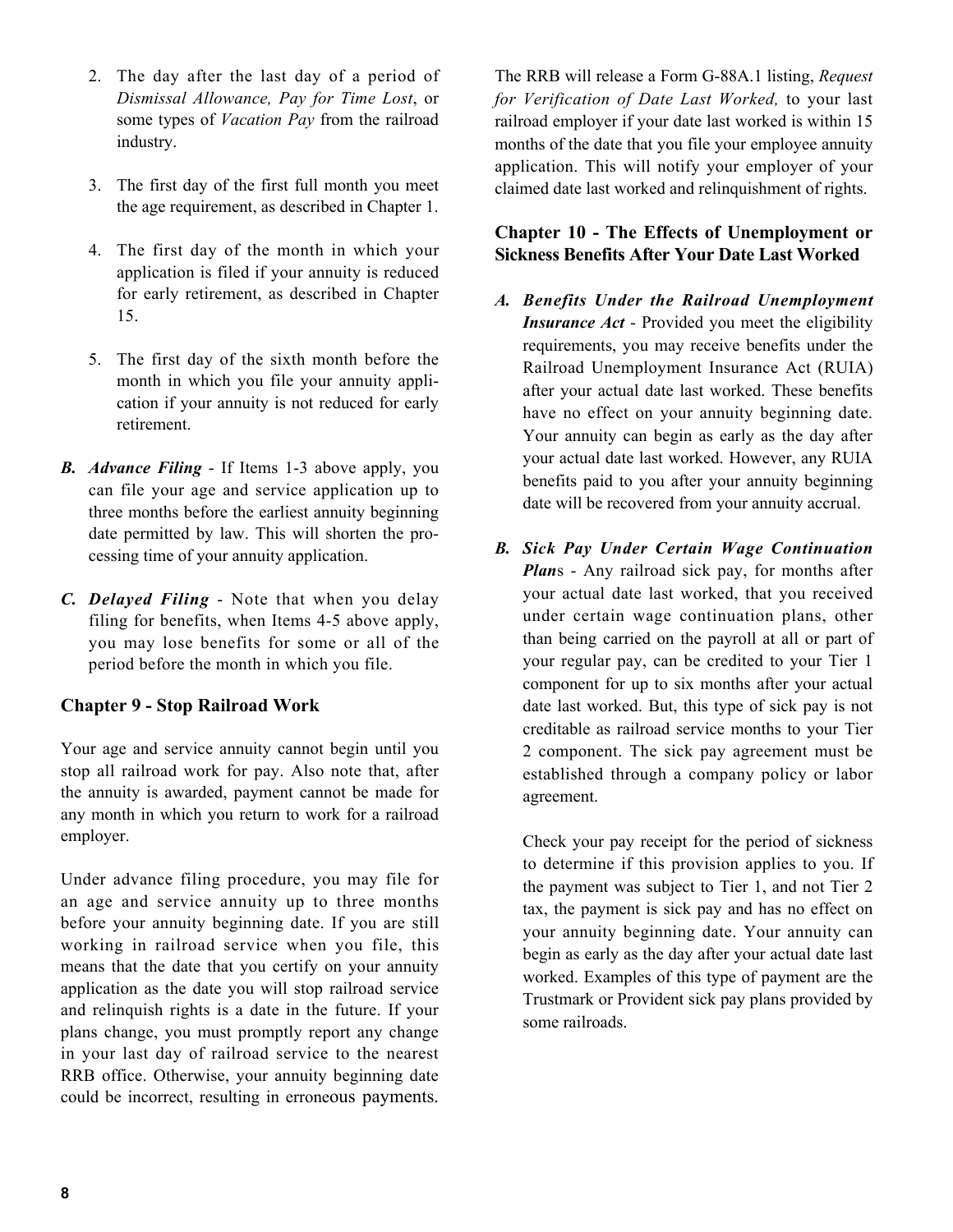#### **Chapter 11 - The Effects of a Dismissal Allowance, Pay For Time Lost, and Some Types of Vacation Pay**

This section concerns payments that you may receive from your employer after the actual date you last performed service for the railroad, but while you were still carried on their payroll. These payments can have an effect on your annuity beginning date.

- *A. Dismissal Allowance* Under the Railroad Retirement Act, a *Dismissal Allowance* consists of monthly compensation payments for a specific period made to an employee who retains an employment relation. This is also often called *Wage Continuation* or *Guaranty Payments*. The following, though not exhaustive, is evidence of an employment relation:
	- 1. For these payments, your resignation and relinquishment of rights are not effective until the end of the period for which the payments are made.
	- 2. You may be recalled during the period of the allowance. This can apply even if the agreement between you and the railroad is silent on the question of recall.
	- 3. You remain covered under various employee plans.
	- 4. You continue to receive employee benefits.
- *B. Pay For Time Lost Pay For Time Lost* includes:
	- 1. *Personal Injury Settlements* which allocate a portion of the damage as lost compensation for a specific period following the injury and
	- 2. *Short Term Disability* for a specific period for which you are carried on the payroll and receive all or part of your regular pay while absent from work due to sickness.
- *C. Vacation Pay* Some types of *Vacation Pay* affect your annuity if you are carried on the payroll after your actual date last worked and retain an employment relation.

When you file your annuity application, the payments described in Sections A-C above should be entered as *Pay for Time Lost* to prevent an incorrect annuity beginning date from being established. Your annuity cannot begin until the day after the last day for which the *Dismissal Allowance*, *Pay for Time Lost*, or *Vacation Pay* is paid.

When possible, it is sometimes to your advantage to accept the payments in a lump sum. You will not receive as many railroad service months, but this allows your annuity to begin at an earlier date. If you need help in making this decision, the RRB will provide you with the necessary annuity estimates.

If you accept a *Dismissal Allowance, Pay for Time Lost*, or *Vacation Pay*, you cannot receive Railroad Unemployment Insurance Act benefits for the period of time for which you receive these benefits. This is true regardless of whether you leave railroad employment voluntarily or involuntarily.

If you receive an injury settlement or *Dismissal Allowance*, bring any documentation (i.e., a copy of your settlement) with you when you file your employee annuity application. If your case is still pending at that time, advise the RRB office that you intend to claim a period of *Pay for Time Lost* after your actual date last worked. They will indicate the type of payment in "Remarks" on your application so the RRB can correctly determine your annuity beginning date.

### **Chapter 12 - The Effects of a Separation Allowance After Your Date Last Worked**

This section concerns payments that you may receive from your employer after the actual date you last performed service for the railroad, but after you resigned and relinquished your rights to railroad employment. These payments do not have an effect on your annuity beginning date.

Under the Railroad Retirement Act, a *Separation Allowance* is compensation paid, from railroad operating funds, to an employee who agrees to relinquish job rights to obtain the payment. The payment can be made in a lump sum or in periodic installment payments.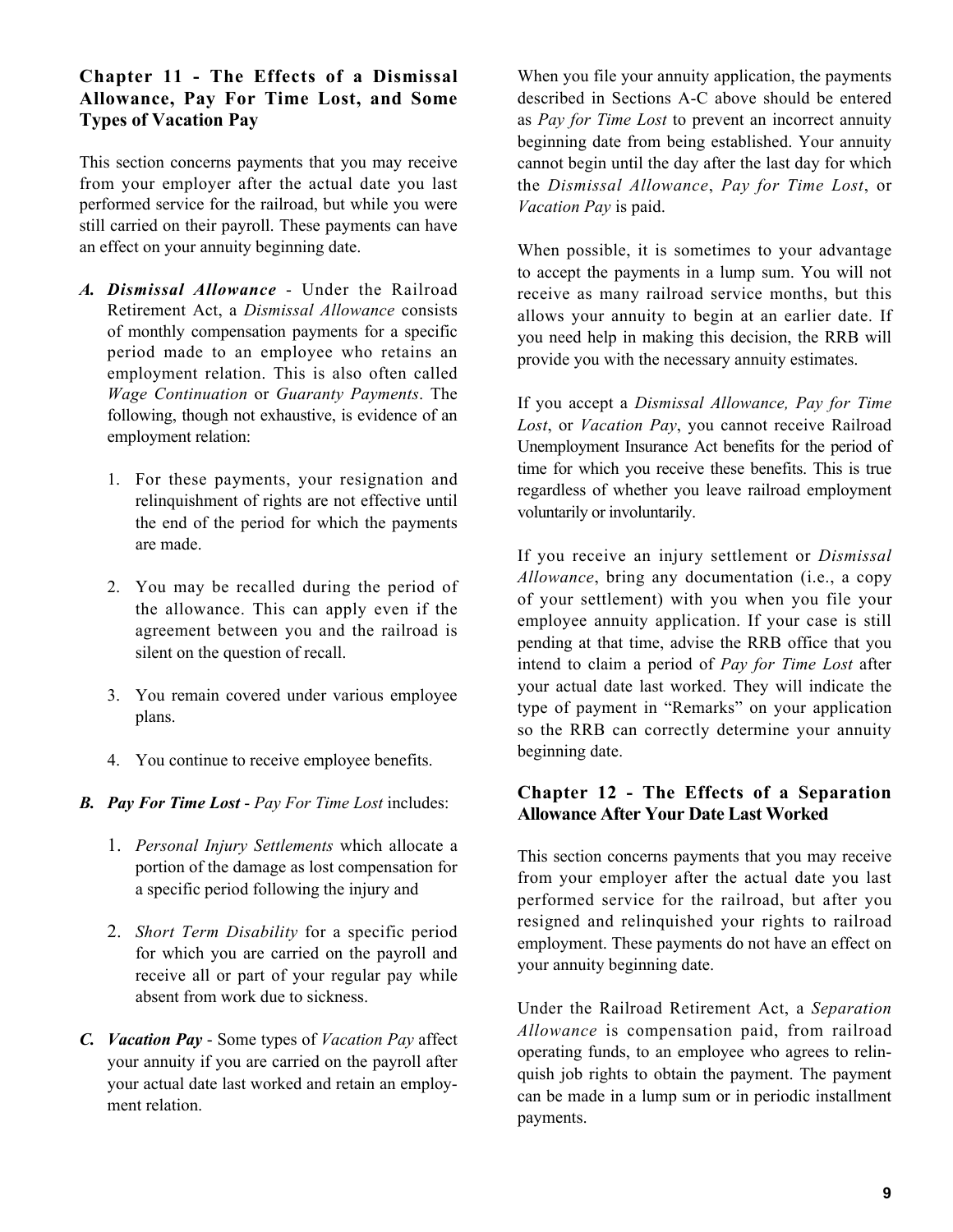you relinquish your rights, up to the annual Tier 1 you relinquish your rights, even if the *Separation*  The entire amount of the *Separation Allowance* is creditable to your Tier 1 component, as of the date maximum for that year. However, only the amount up to the Tier 2 monthly maximum times the number of creditable railroad service months for the year in which you relinquish your rights is creditable to your Tier 2 component. No railroad service months are credited to any month after the month in which *Allowance* is paid in monthly installments.

However, you may be entitled to a *Separation Allowance Lump-Sum Payment* as explained in Chapter 31 of this booklet. This amount is a refund of any Tier 2 taxes withheld from *Separation Allowance*  payments when they do not result in railroad service months or Tier 2 credit.

 In cases where an employee, with at least 25 years of railroad service, has no option to remain in the service of the railroad employer, the acceptance of a *Separation Allowance* does not mean that the termination is voluntary. The employee can still qualify for a *Deemed Current Connection*, as explained in Chapter 5.

 of keeping your seniority rights to railroad employ- ment, you would be considered to have voluntarily However, if you are offered a job of equal class and craft, regardless of the distance you would have to travel, and you chose a *Separation Allowance* instead terminated railroad employment and would not be protected by the *Deemed Current Connection*.

If you accept a *Separation Allowance*, you cannot receive RUIA benefits for roughly the period of time (called the disqualification period) it would have taken to earn the amount of the *Separation Allowance*, whether the *Separation Allowance* is paid in a lump sum or installments.

 for work requirement. An employee can establish If you have not obtained new employment by the end of the disqualification period and are still actively seeking work, you may be eligible for unemployment benefits at that time. You must meet all the usual eligibility requirements, including the availability availability for work by demonstrating a willingness to work and making significant efforts to obtain work. In judging your willingness to work, the RRB considers, among other factors, the reason you

accepted the *Separation Allowance* and the extent of your work-seeking efforts during the disqualification period. Therefore, if you are offered a job of equal class and craft and you chose a *Separation Allowance*  instead of keeping your seniority rights to railroad employment, you would be considered to have voluntarily terminated railroad employment and may not qualify for Railroad Unemployment Insurance Act (RUIA) benefits.

*Example* - If your salary was \$3,000 a month without overtime pay, and your Separation Allowance was \$12,000, you would be disqualified from receiving RUIA benefits for approximately four months. You could receive RUIA benefits for the months after the end of the four-month disqualification period only if you meet the availability for work requirement.

Note that lump-sum payments from a pension trust fund are not considered to be *Separation Allowances*  under the RRA, even if the railroad or the RUIA refers to them as *Separation Allowances*. These payments are not subject to Tier 1 or Tier 2 taxes and do not increase the Tier 1 component. However, they can create a disqualification period for benefits under the RUIA and can cause a reduction to supplemental annuity benefits, as explained in Chapter 6.

#### **PART III - BASIC FORMULA AND REDUCTIONS FOR EARLY RETIREMENT**

#### **Chapter 13 - Basic Formula**

Regular railroad retirement annuities are calculated under the following two-tier formula:

 months of railroad service with at least 60 or are disabled and have at least 120 months of *A. Tier 1 component* - The first tier is based on railroad retirement credits and any social security credits an employee has acquired. If you have at least 120 months of railroad service, or 60-119 months of railroad service after 1995, the amount of the first tier is calculated using social security formulas and age requirements. Exception: If you have at least 360 months of railroad service railroad service, the amount of the first tier is calculated using social security formulas and railroad retirement age and service requirements.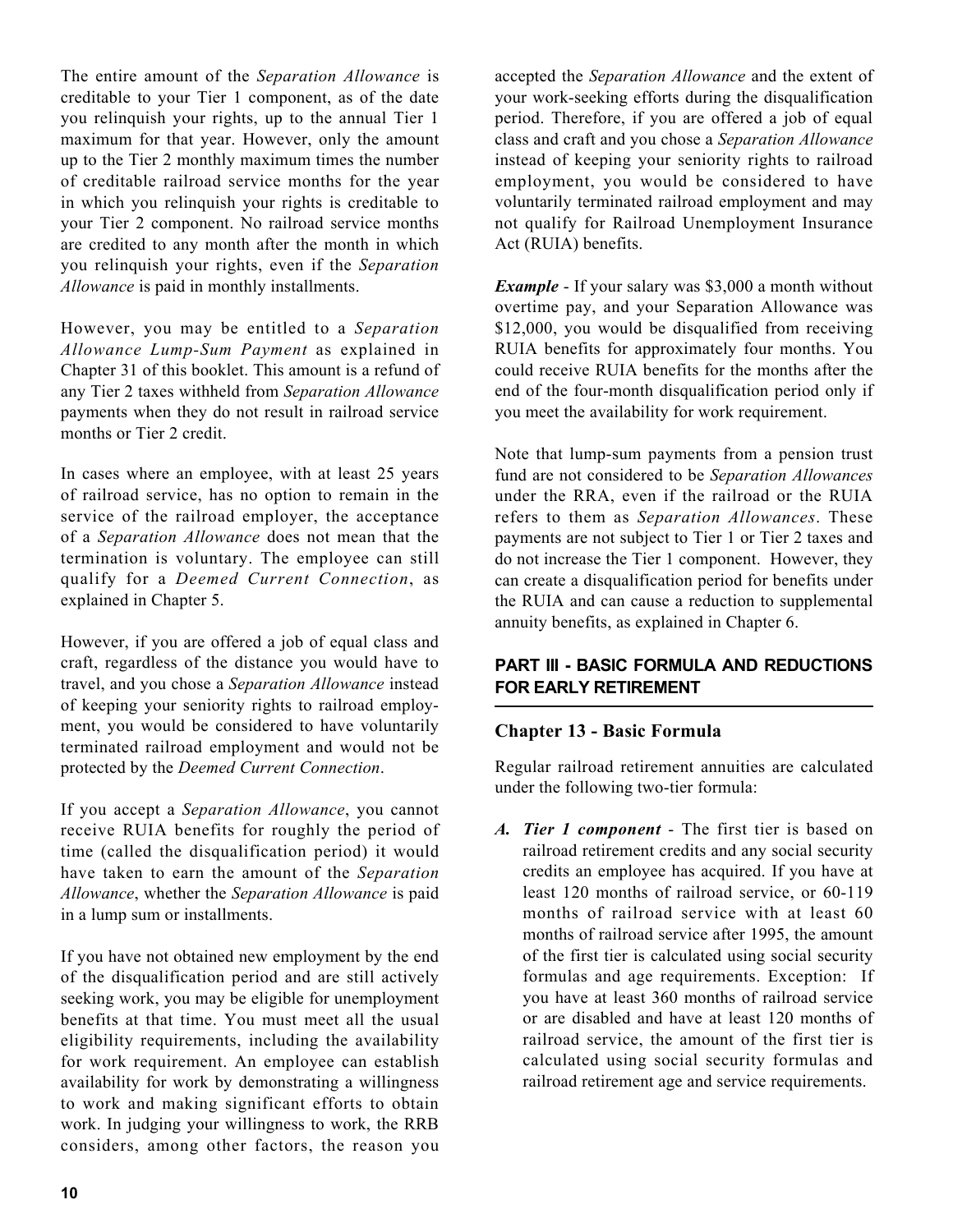*B. Tier 2 component* - The second tier is based on railroad retirement credits only, and may be compared to the retirement benefits sometimes paid to workers in other industries in addition to social security benefits.

#### **Chapter 14 - Full Retirement Age for Employees Who Have Less than 360 Months of Railroad Service**

The term *Full Retirement Age (FRA)* means the age at which an employee with less than 360 months of railroad service can receive a full annuity (not reduced for early retirement).

If you have less than 360 months of railroad service, this applies to you. *FRA* for your Tier 1 age reduction is age 65 if you were born before January 2, 1938. The *FRA* for persons born after January 1, 1938, will gradually increase over a 20-year period to age 67, as illustrated in the following chart.

| If you were born:      | then your Full<br><b>Retirement Age is:</b> |  |
|------------------------|---------------------------------------------|--|
| Before 1-2-1938        | 65                                          |  |
| 1-2-1938 thru 1-1-1939 | 65 and 2 months                             |  |
| 1-2-1939 thru 1-1-1940 | 65 and 4 months                             |  |
| 1-2-1940 thru 1-1-1941 | 65 and 6 months                             |  |
| 1-2-1941 thru 1-1-1942 | 65 and 8 months                             |  |
| 1-2-1942 thru 1-1-1943 | 65 and 10 months                            |  |
| 1-2-1943 thru 1-1-1955 | 66                                          |  |
| 1-2-1955 thru 1-1-1956 | 66 and 2 months                             |  |
| 1-2-1956 thru 1-1-1957 | 66 and 4 months                             |  |
| 1-2-1957 thru 1-1-1958 | 66 and 6 months                             |  |
| 1-2-1958 thru 1-1-1959 | 66 and 8 months                             |  |
| 1-2-1959 thru 1-1-1960 | 66 and 10 months                            |  |
| $1-2-1960$ and later   | 67                                          |  |

*(Full Retirement Age* also affects Tier 1 component work deductions due to earnings as described in Chapter 17, regardless of your total years of railroad service.)

#### **Chapter 15 - Age Reductions for Employees Who Have Less than 360 Months of Railroad Service**

 *A. Tier 1 Component Age Reduction* - Your employee annuity Tier 1 component age reduction depends on your total years of railroad service.

- 1. *You Have 60-119 Months of Railroad Service with at Least 60 Months of Railroad Service After 1995* - Your Tier 1 is reduced by 1/180 for the first 36 months you are under FRA and by 1/240 for each additional month you are under FRA on your RRA annuity beginning date, or if earlier, your social security benefit date of entitlement; or,
- 2. *You Have 120-359 Months of Railroad Service*  - Your Tier 1 is reduced by 1/180 for the first 36 months you are under FRA and by 1/240 for each additional month you are under FRA on your annuity beginning date.
- *B. Tier 2 Component Age Reduction* Your employee annuity Tier 2 component age reduction depends on whether or not you have railroad service before August 12, 1983.
	- 1. *You Began Your Railroad Service Before August 12, 1983* - Your Tier 2 age reduction is 1/180 for each month you are under age 65 on your annuity beginning date; or
	- 2. *You Began Your Railroad Service After August 11, 1983* - Your Tier 2 will be reduced by 1/180 for each of the first 36 months you are under FRA and 1/240 for each additional month you are under FRA on your annuity beginning date.

**NOTE:** If you receive a disability annuity based on 60-119 months of railroad service with at least 60 months of railroad service after 1995, your Tier 2 component is not payable until the first full month you are age 62. Then it will be reduced in the same manner as a Tier 2 component for an age and service employee.

#### **PART IV - DEDUCTIONS FOR EARNINGS**

 Your annuity is not payable for any month in which you are in railroad service. In addition, nonrailroad earnings after your annuity beginning date may affect your annuity computation.

 earnings restrictions in booklet RB-1D, *Employee*  If you are filing for a disability annuity, refer to the *Disability Benefits*.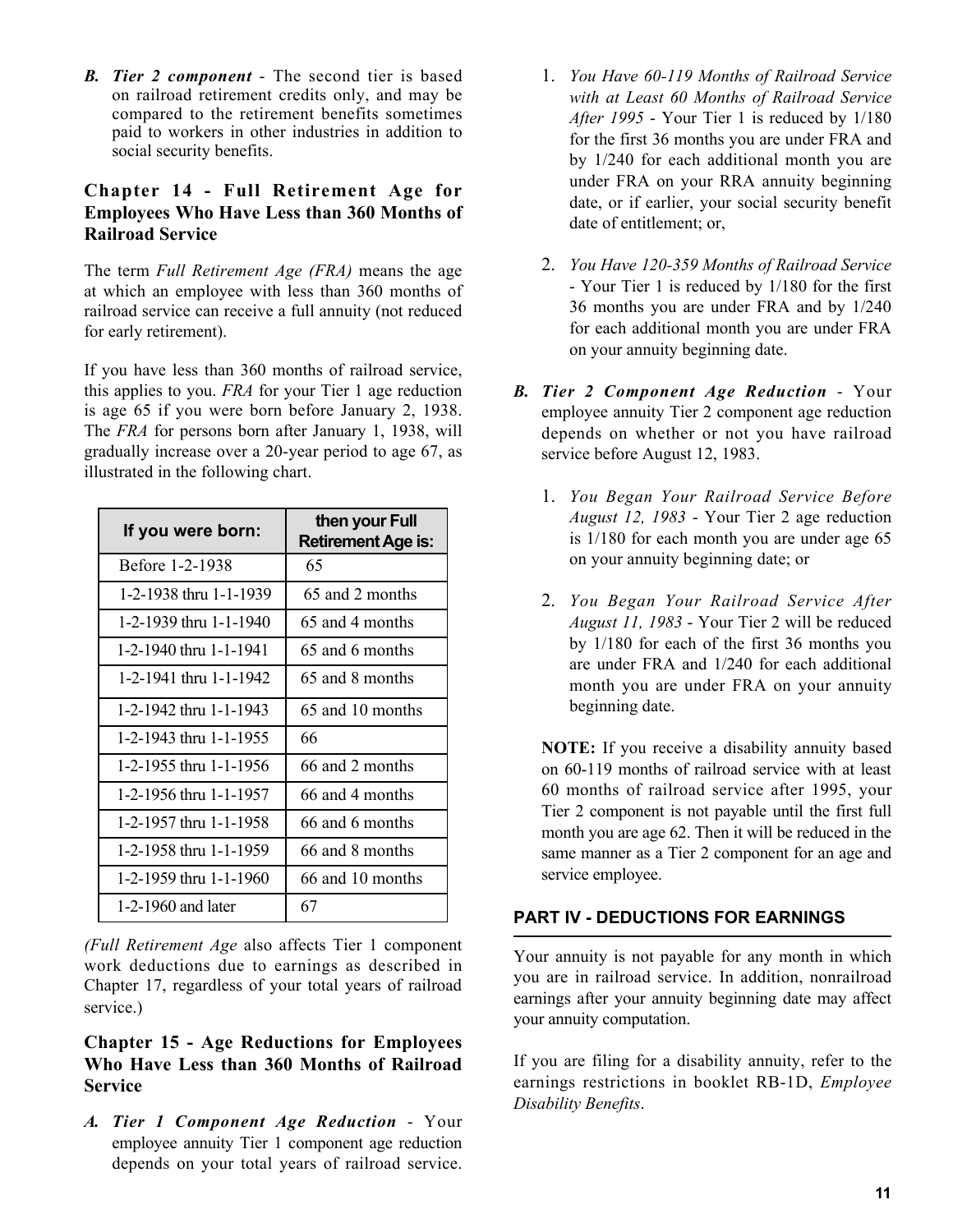Otherwise, the age and service annuity Tier 1 and Tier 2 deductions for earnings are explained below.

#### **Chapter 16 - Self-Employment and Other Nonrailroad Work**

 a Canadian railroad that is not covered under the Earnings from nonrailroad employment, including self-employment, may affect your annuity computation. Nonrailroad work is any job that is not in the railroad industry. This includes work for Railroad Retirement Act and work as an elected or appointed public official.

We ask for information regarding your nonrailroad work, any government jobs you may have had, and any self-employment to determine whether or not you have a current connection with the railroad industry (as explained in Chapter 5). Earnings after your annuity beginning date from any nonrailroad employment or self-employment may also cause work deductions.

If you are claiming self-employment, the RRB determines whether or not you are performing "substantial services" as an independent contractor. The payment of self-employment taxes may be evidence of an independent contractor status, but is not conclusive. If you are working for an incorporated business that you own, the RRB does not consider that work selfemployment. If you are self-employed as a consultant, the RRB considers how your self-employment compares to the work you did for your former railroad or nonrailroad employer before you applied for your annuity. You should complete and return Form AA-4, *Self-Employment and Substantial Service Questionnaire,*  to provide the RRB with the necessary information to make that determination.

For more information about self-employment, see Form G-177L, *General Information about Continuing in or Returning to Nonrailroad Employment after Retirement under the Railroad Retirement Act*.

#### **Chapter 17 - Tier 1 Work Deductions**

Tier 1, Vested Dual Benefit, or *Special Guaranty Computation* work deductions do not apply for any months you are *Full Retirement Age* (FRA) (see Chapter 14) or older. If you are FRA, or older, on your annuity beginning date, you may skip to Chapter 18. If you are under FRA, earnings from any nonrailroad employment (including self-employment) over the *Annual Earnings Exempt Amount* cause work deductions to your Tier 1, any *Vested Dual Benefit* payable, and to any *Special Guaranty*  computation.

 ment in a year without losing part of your annuity The term *Annual Earnings Exempt Amount* means the amount of money you can earn in nonrailroad employor the annuities of others entitled on your earnings record. There are separate *Annual Earnings Exempt Amounts* for persons under FRA, and for the year in which the person attains FRA, as explained in the following chart.

When you have earnings over the *Annual Earnings Exempt Amount* for your age group, the excess is charged against your annuity and the annuities of all others entitled on your earnings record. However, if a divorced spouse is entitled on your earnings record, effective from the second anniversary of the divorce, your earnings have no effect on the divorced spouse annuity.

| <b>DETERMINING AMOUNT OF</b><br><b>YOUR WORK DEDUCTION</b>     |                                                                                                                                                                                                               |                                                                     |  |  |  |
|----------------------------------------------------------------|---------------------------------------------------------------------------------------------------------------------------------------------------------------------------------------------------------------|---------------------------------------------------------------------|--|--|--|
| For a year in<br>which you:                                    | You may lose up to \$1 in Tier 1<br>components for every:                                                                                                                                                     | The<br>reduction:                                                   |  |  |  |
| attain FRA,                                                    | \$3.00 of earnings over the<br><b>Annual Earnings Exempt</b><br>Amount for your age group.<br>However, your earnings are<br>only counted for months<br>before the month in which<br>you attain FRA.           | is removed<br>effective the<br>month in<br>which you<br>attain FRA. |  |  |  |
| are under FRA<br>for the entire<br>year,                       | \$2.00 of earnings over the<br><b>Annual Earnings Exempt</b><br><i>Amount</i> for your age group.                                                                                                             | applies for<br>the full year.                                       |  |  |  |
| work outside<br>the U.S. for 45<br>or more hours<br>per month, | \$2.00 of earnings. There is<br>no Annual Earnings Exempt<br><i>Amount</i> for work outside<br>the U.S. However, your<br>earnings are only counted<br>for months before the month<br>in which you attain FRA. | is removed<br>effective the<br>month in<br>which you<br>attain FRA. |  |  |  |

Refer to Form G-77a, *How Work Affects Your Railroad Retirement Benefits,* for the *Annual Earnings Exempt Amount*  to use when completing the earnings items on your annuity application.

 restrictions apply to gross earnings from employment *A. Definition of Earnings for Tier 1, Vested Dual Benefit, or Special Guaranty Computation* - In general, earnings and net earnings from self-employment.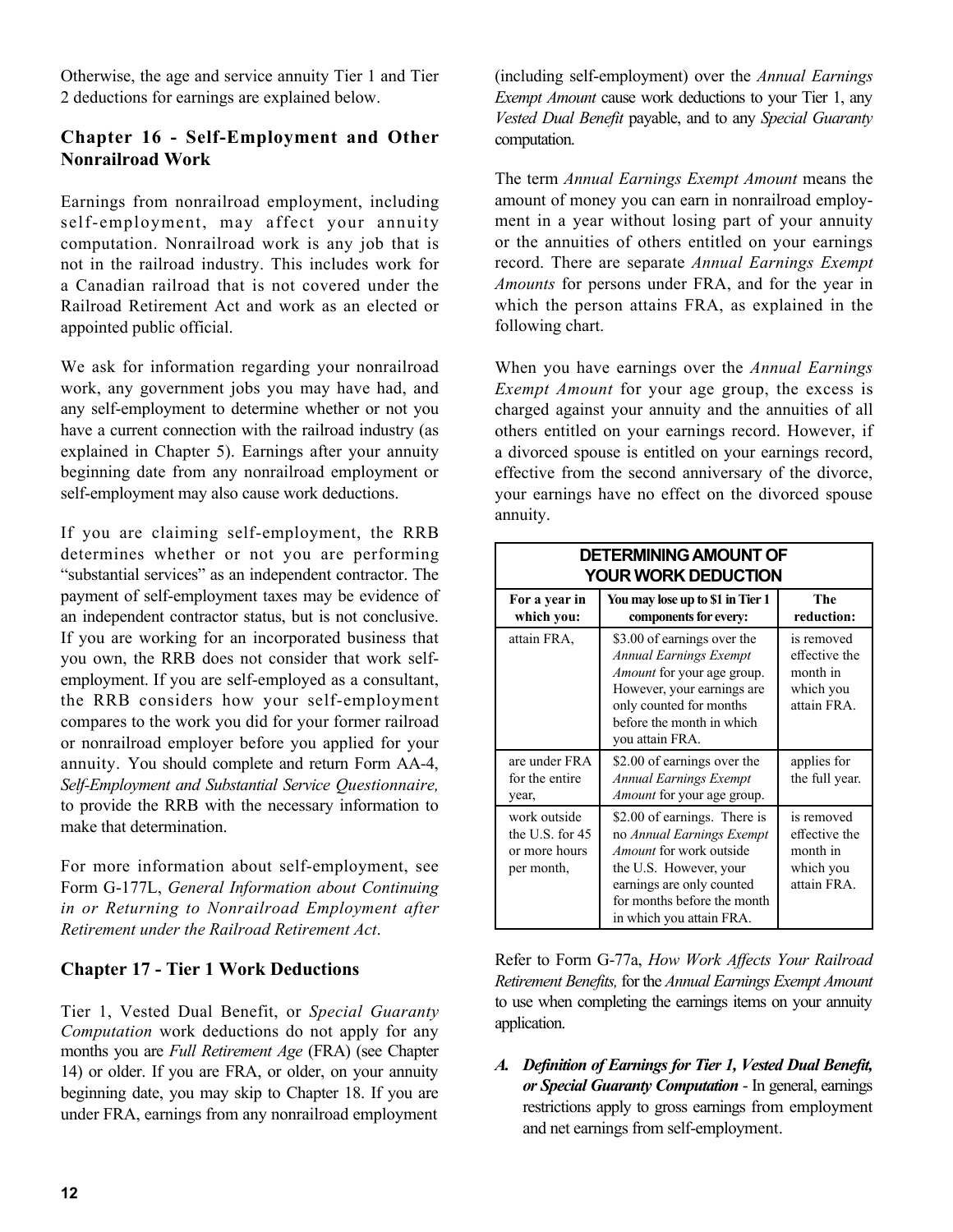Gross earnings are all salaries (including amounts deferred to a 401(k) pension account), commissions, bonuses, retroactive wage increases, or any allowances for room or board earned in the calendar year. If these earnings are from an employer covered under the Social Security Act, the amount of the gross earnings is the amount reported for social security tax under the Federal Insurance Contributions Act (FICA). Net earnings from self-employment equals the amount of gross income minus expenses that were reported for social security tax under the Self-Employment Contributions Act (SECA). Add your earnings from employment and self-employment together to determine the total earnings for the calendar year for the purpose of Tier 1, Vested Dual Benefit, or *Special Guaranty Computation* work deductions. is example, and a latterior strength and the control of the special Rule does not Apply 1 Figure and the special Rule and the special Rule and the special Rule and the special Rule and the special Rule and the special Rule

 interest from savings, income from investments, Do not include as earnings any money that you received for any reason other than work, such as gifts, inheritances, pensions or other retirement benefits.

 However, a special rule may be used to apply *B. Exception for First Year of Entitlement* - In the year your annuity begins, deductions for your own earnings are based on your earnings for the entire year, not just the earnings after you retire. work deductions in the first year you are entitled to an annuity and have a *Non-Work Month*.

 *Service Questionnaire,* to determine months in A *Non-Work Month* is a month in which you earn less than the *Monthly Earnings Exempt* Amount for your age (the *Annual Earnings Exempt Amount*  for your age divided by 12) or, if self-employed, render no substantial services. (The RRB uses Form AA-4, *Self-Employment and Substantial*  which you rendered no substantial services.)

 annuity begins but do not earn more than the after your annuity begins, Tier 1, *Vested Dual*  required. 1. *Special Rule Applies* - In the year the special rule is applied, deductions for your own earnings are not applied to any *Non-Work Month*. If you have high earnings before your *Monthly Earnings Exempt Amount* in any month *Benefit* or *Special Guaranty Computation* work deductions for your own earnings will not be

- than the *Monthly Earnings Exempt Amount* in deductions will be assessed to your annuity for one or more months after your annuity begins, deductions are assessed to those months up to the amount required based on your total earnings for the year. Also, after the first year in which you have a *Non-Work Month*, this monthly test does not apply. If your earnings are high enough, Tier 1, *Vested Dual Benefit*  or *Special Guaranty Computation* work the entire year, even if you only work part of the year.
- *C. Exception for Social Security Benefit Entitlement* - No earnings deductions are made by the RRB to your Tier 1 component if you are receiving social security benefits. Earnings deductions may be made by the Social Security Administration in your social security benefit. If your annuity includes a *Vested Dual Benefit*, however, the RRB will assess earnings deductions to that part of your annuity.
- *D. Exception for Those Who do not have a Work Deduction Insured Status* - Ask your local RRB office if this exception applies to you. Most employees currently retiring are not eligible for this exception because they do have a *Work Deduction Insured Status*.

However, there are a few employees who may not have accumulated the number of wage *Quarters of Coverage*, or compensation *Quarters of Coverage*  after 1974, to have a *Work Deduction Insured Status*. For example, employees working for Canadian railroads have not accumulated *Quarters of Coverage* since 1983.

This exception only affects the Tier 1 and *Vested Dual Benefit* work deductions. A *Work Deduction Insured Status* is not required for work deductions under the *Special Guaranty Computation.*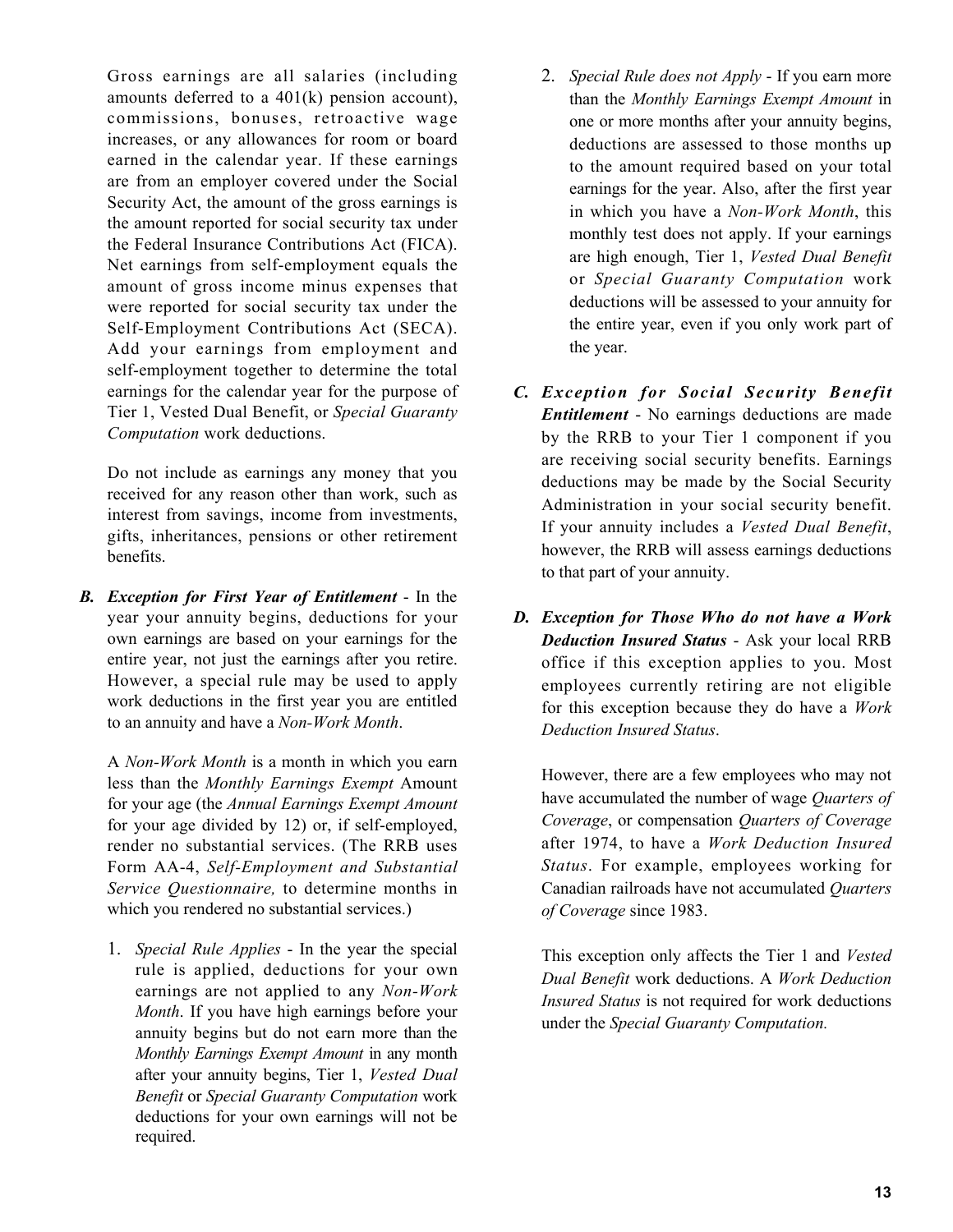#### **Chapter 18 - Last Pre-Retirement Nonrailroad Employment**

*A. Definition* - Your *Last Pre-Retirement Nonrailroad Employer* (LPE) is defined as any nonrailroad individual, company, or institution for whom you are working on the date your employee annuity begins or for whom you stopped working in order to receive an annuity. A few exceptions for types of nonrailroad work are listed in Section B.

The nonrailroad employer is always your LPE if you are working in nonrailroad employment on the date your employee annuity begins or, if you have stopped working, you still hold rights to return to service of the nonrailroad employer on the date your employee annuity begins.

 months preceding your annuity beginning date, The nonrailroad employer is presumed to be your LPE if you stopped working within the six months preceding your annuity beginning date. When you were working for two or more persons, companies, or institutions within the six all such employers are presumed to be your LPE.

 begins. Also, some types of nonrailroad work *B. Work That is not Considered Last Pre-Retirement Nonrailroad Employment* - Nonrailroad employment after the date your annuity begins is not LPE unless you worked for that employer before the date your annuity are not considered LPE, no matter when they are done.

The following types of work are not LPE:

- 1. military service;
- 2. mail handling under contract for the U.S. Post Office;
- 3. jury duty;
- 4. employment for which you are reimbursed only for your expenses;
- 5. certain seasonal employment where you do not have rights to return to the employment (such as working in a department store during the Christmas season);
- 6. work as a member (owner) of a Limited Liability Corporation; or,
- 7. self-employment as defined under the Railroad Retirement Act.

 above are not from LPE, they can cause Tier 1 Even though earnings from employment described work deductions, as explained in Chapter 17.

#### **Chapter 19 - Tier 2 and Supplemental Annuity Work Deductions**

Any earnings from your *Last Pre-Retirement Nonrailroad Employer* (LPE) in or after the month your annuity begins will reduce your Tier 2 component, your spouse's Tier 2 component, and any supplemental annuity. Your LPE is explained in Chapter 18. The reduction is \$1 for each \$2 earned (subject to a maximum reduction of 50 percent of the Tier 2 and supplemental annuity).

The reduction to Tier 2 and the supplemental annuity occurs at any age, even after you attain *Full Retirement Age*. There is no *Annual Earnings Exempt Amount*, or *Monthly Earnings Exempt Amount* for the first year of entitlement, for LPE work deductions. Work deductions for LPE apply no matter how much money you earn in LPE.

Earnings from self-employment or other nonrailroad employment are not added to your LPE earnings when computing Tier 2 or supplemental annuity work deductions.

### **PART V - REDUCTIONS FOR OTHER BENEFITS**

#### **Chapter 20 - Social Security Benefits**

If you are entitled to Social Security (SS) benefits based on any wage record, your Tier 1 component will be offset for those SS benefits (before any withholding under the SS Act for your earnings over the *Annual Earnings Exempt Amount*). This is why your SS benefits may be certified to the RRB for payment. If you have already filed for your SS benefits, it is important to include the SS benefit information on your annuity application. This will help to prevent an overpayment of your annuity.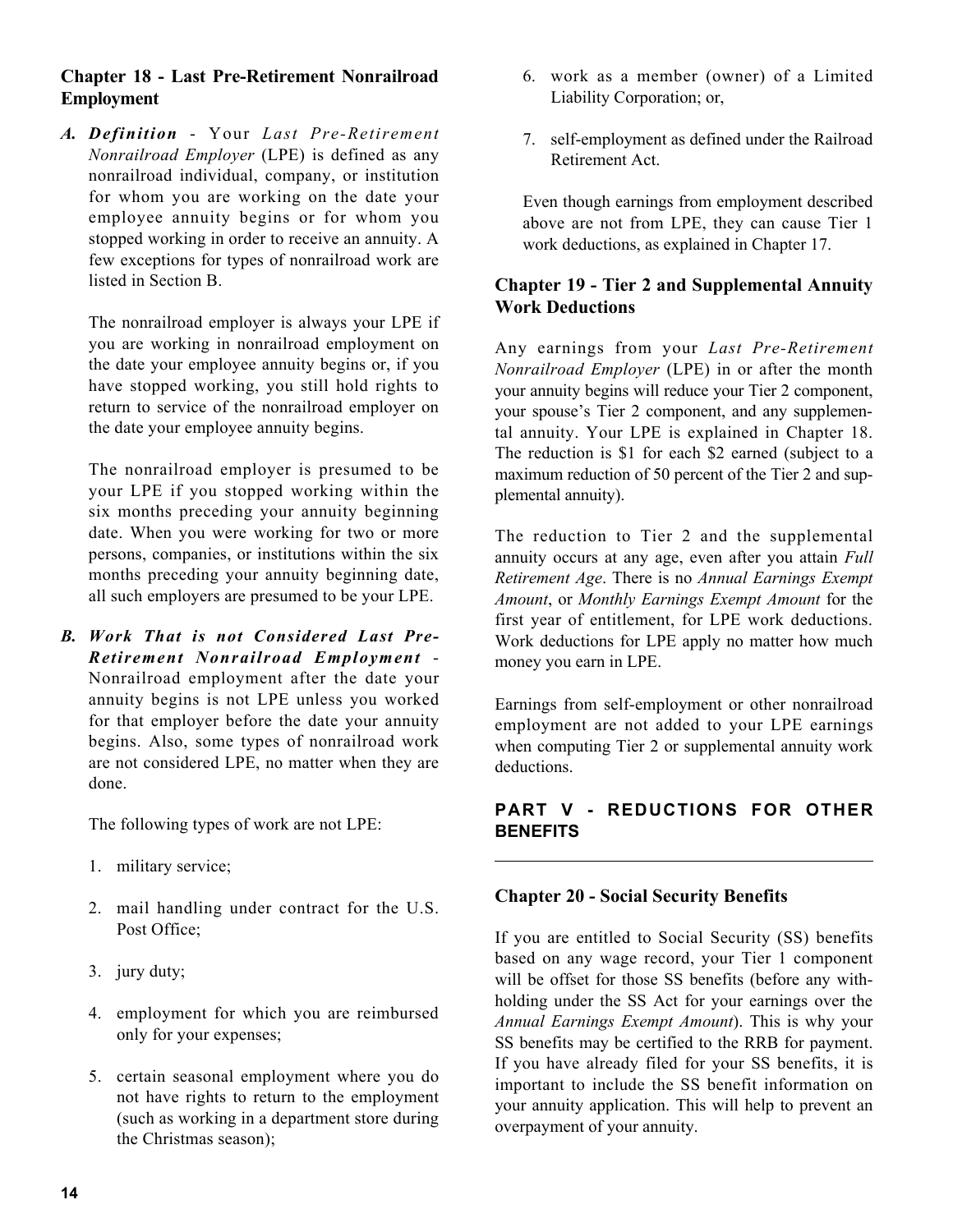*A. Annuity Based on at Least 120 Months of Railroad Service* - Your railroad retirement application may be used to protect your filing date for SS benefits if you have not yet filed at the Social Security Administration (SSA) and will be entitled to the SS benefits within three months. This means the date you file your railroad retirement application can be used as the date you file for SS benefits. If you want to use your railroad retirement application to protect your filing date, the RRB representative will prepare Form RR-8, *Notice of Protection of Filing Date for Social Security Benefits,* and send a copy to your local SSA office. The SSA office will contact you to secure an application for SS benefits.

Your railroad retirement application may protect your filing date, but it is not an application for SS benefits. You must file a separate application for those benefits at SSA.

In many cases, filing for SS benefits will not affect your total benefit rate, because of the deduction in your Tier 1 component. It is usually not to your advantage to apply for benefits at both agencies. It is a good idea to discuss this matter with an RRB representative before deciding to file for SS benefits. Contact your local RRB office for information about your situation before filing at SSA.

*B. Annuity Based on 60-119 Months of Railroad Service With at Least 60 Months of Railroad Service After 1995* - Your railroad retirement application is also deemed to be an application for any SS benefits that you may be entitled to on your own earnings record or the earnings record of your spouse.

#### **Chapter 21 - Non-Covered Service Pensions**

A *Non-Covered Service Pension* (NCSP) is any payment based on earnings for services performed after 1956 that are not covered as employment under the Social Security (SS) Act or the Railroad Retirement Act (RRA). This payment may either be a monthly check or a lump-sum payment. This information is important because it may reduce the amount of your Tier 1 component.

*A. Exceptions for Non-Covered Service Pension Reduction* - You are not subject to the non-covered service pension reduction if your date of birth is before January 2, 1924, or if you have at least 30 *Years of Coverage*. Approximately 1 *Year of Coverage* is credited for each year in which you have wages, compensation, or self-employment earnings equal to or more than the following: 25 percent of the SSA maximum creditable earnings for years before 1979, 25 percent of the Tier 2 maximum creditable earnings for years 1979- 1990, and 15 percent of the Tier 2 maximum creditable earnings for years after 1990. Ask your RRB representative if this exception applies to you.

Also note that the following monthly benefits are not considered to be non-covered service pensions:

- 1. A private pension from your railroad employer.
- 2. Payment from the Department of Veterans Affairs.
- 3. Pensions based on military service active duty.
- 4. Pensions based on the earnings of another person.
- *May Apply*  If none of the exceptions above apply, *B. When Non-Covered Service Pension Reduction*  your date of birth is January 2, 1924, or later, and you are receiving or expect to receive a pension or annuity (or a lump-sum payment in excess of your own contributions to the pension plan) that is based on any work performed after 1956 not covered by the SS Act or the RRA, the RRB will use Form G-209, *Employee Non-Covered Service Pension Questionnaire,* to obtain the information necessary to compute any offset for your non-covered service pension.

### **Chapter 22 - Other Railroad Retirement Annuities**

If you are entitled to more than one railroad retirement annuity, your employee annuity is not reduced for the other railroad retirement annuity. But your employee annuity can have an effect on the other railroad retirement annuity.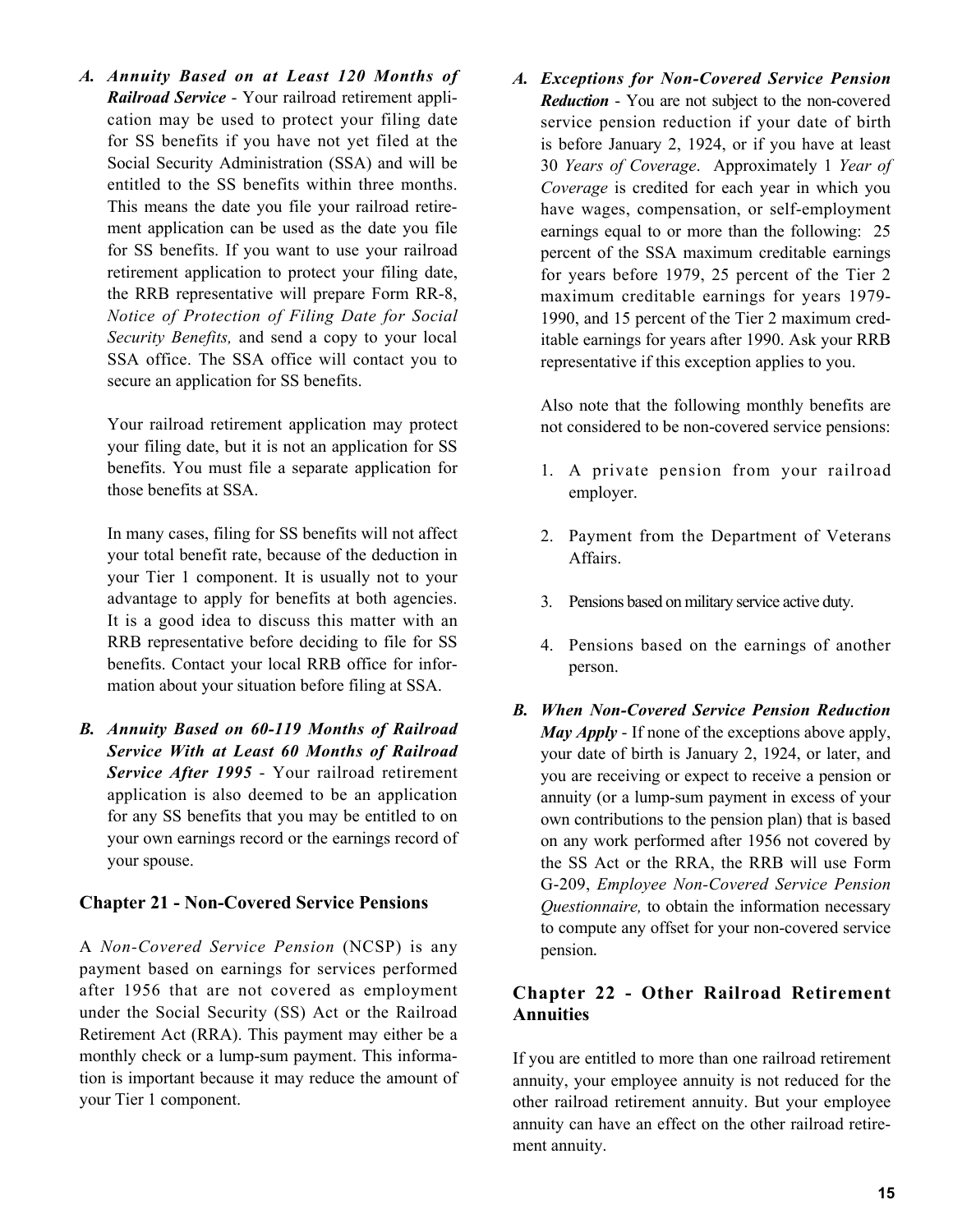- *A. Spouse Annuity* If you are entitled to both a Railroad Retirement Act (RRA) employee annuity based on your own earnings record and an RRA spouse annuity based on a different earnings record, the reduction to your RRA spouse annuity depends on whether or not there is railroad service before January 1, 1975, on either earnings record:
	- 1. If either earnings record has railroad service before January 1, 1975, your RRA spouse annuity Tier 1 is reduced by your RRA employee annuity Tier 1. The reduction may be restored to your RRA spouse annuity Tier 2.
	- 2. The reduction is not restored to your RRA 2. If neither earnings record has railroad service before January 1, 1975, your RRA spouse annuity Tier 1 and Tier 2 is reduced by your own RRA employee annuity Tier 1 and Tier spouse annuity Tier 2.
- *B. Widow(er) Annuity*  If you are entitled to both an RRA employee annuity based on your own earnings record and an RRA widow(er) annuity based on a different earnings record, the reduction to your RRA widow(er) annuity depends on railroad service before January 1, 1975.
	- are a widow, the reduction may be partially 1. If either earnings record has at least 120 months of railroad service before January 1, 1975, your RRA widow(er) annuity Tier 1 is reduced by your own RRA employee annuity Tier 1. If you restored to your RRA widow annuity Tier 2. If you are a widower, you may be eligible for the restored amount if you were dependent on your deceased spouse for 1/2 of your support.
	- 2. If either earnings record has some railroad service before January 1, 1975, but neither earnings record has 120 months of railroad service before January 1, 1975, your RRA widow(er) annuity Tier 1 is reduced by your own RRA employee annuity Tier 1. The reduction is not restored to your widow(er) annuity Tier 2.
	- 2. The reduction is not restored to your RRA widow(er) annuity Tier 2. 3. If neither earnings record has any railroad service before January 1, 1975, your RRA widow(er) annuity Tier 1 and Tier 2 is reduced by your RRA employee annuity Tier 1 and Tier
- both an RRA employee annuity based on your own earnings record and an RRA divorced spouse annuity based on a different earnings record, your RRA divorced spouse annuity is reduced by your RRA employee annuity.
- *D. Surviving Divorced Spouse Annuity or Remarried Widow Annuity* - If you are entitled to both an RRA employee annuity, based on your own earnings record, and an RRA surviving divorced spouse annuity or RRA remarried widow(er) annuity, based on a different earnings record, the reduction depends on railroad service before January 1, 1975.
	- 1. If there is railroad service before January 1, 1975, on either earnings record, your RRA surviving divorced spouse annuity or RRA remarried widow(er) annuity will be reduced by your RRA employee annuity Tier 1.
	- 2. If neither earnings record has railroad service before January 1, 1975, your RRA surviving divorced spouse annuity or RRA remarried widow(er) annuity is reduced by your RRA employee annuity Tier 1 and Tier 2.

#### **Chapter 23 - Worker's Compensation and Public Disability Benefits**

*The Worker's Compensation and Public Disability Benefit* (WC/PDB) provision only applies to disability annuitants. If you are not filing for a disability annuity, you can skip this chapter.

work (Real method is not all the basis of the method spouse Annuity Tier 2. **C.** C. Divorced Spouse Annuity Tier 2. The entitled to pure annually real method of the point of the spouse Annually real method is a proportion The Tier 1 component of your disability annuity may be reduced if you are receiving WC benefits or certain PDBs. The WC benefits that affect your annuity are those payments made to you by a Federal or State worker's compensation insurance law for a work-related injury or disease you may have. The PDBs that may affect your annuity are those payments made to you by a Federal, State, or local government based on employment that is not entirely covered by the Social Security (SS) Act.

Generally, when 85 percent or more of the period of service for a Federal, State, or local government is covered under the SS Act, a PDB based on that service paid by Federal, State, or local plan will not cause a reduction. Also, payments from the Department of Veterans Affairs will not cause a reduction.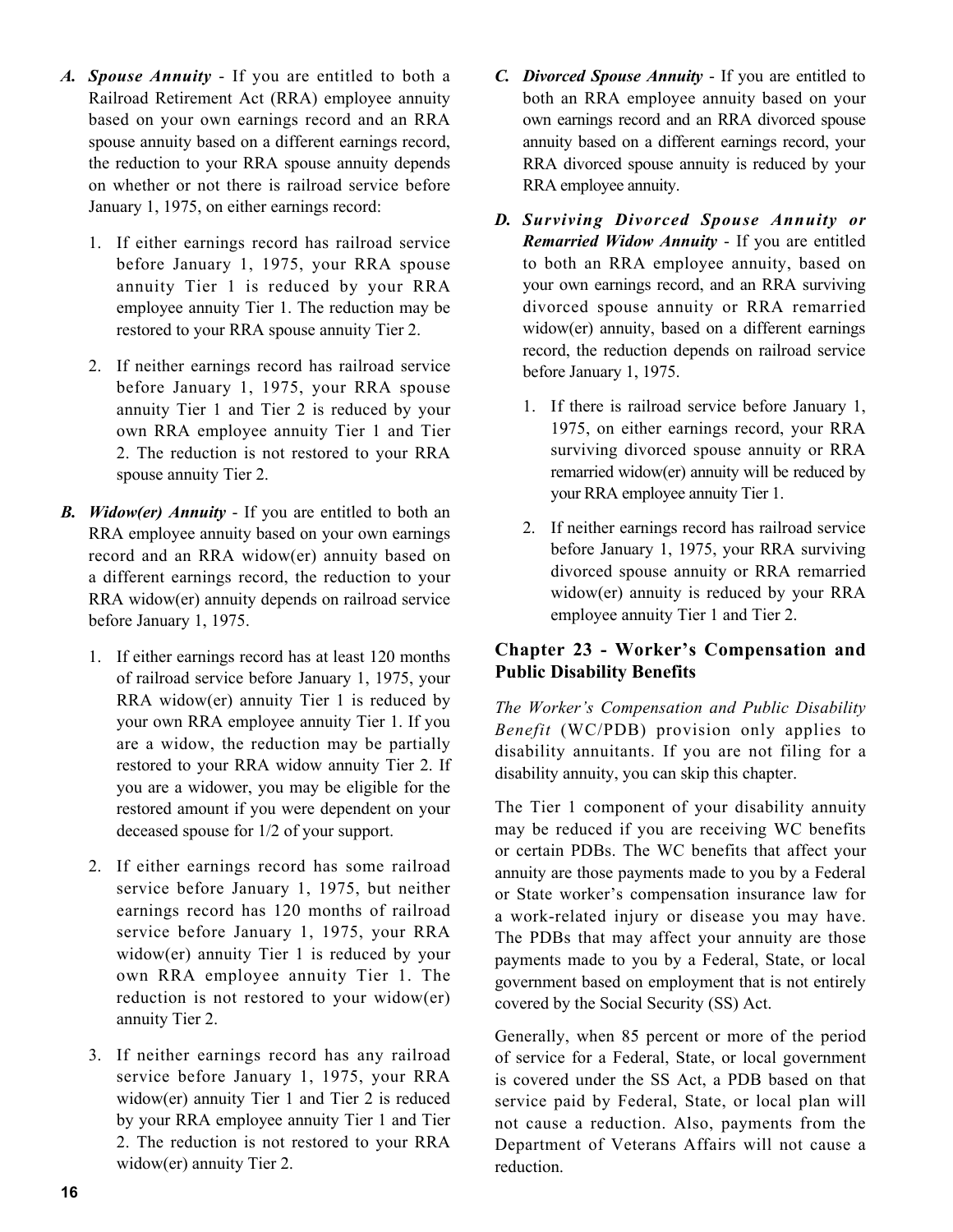Military service disability pensions based entirely on active duty before 1957 will cause a PDB reduction.

If you receive WC or a PDB based on any employment from a Federal, State, or local government that was not covered under the SS Act, you must submit proof of the amounts and effective dates of your WC or PDB.

#### **PART VI - REDUCTIONS FOR OTHER FEDERAL PROGRAMS**

#### **Chapter 24 - Medicare Coverage and You**

*A. General Information About Medicare* - Medicare is a four-part Federal health insurance program, administered by the Centers for Medicare & Medicaid Services (CMS), for people who are age 65 or older, who are totally and permanently disabled, or who have permanent kidney failure. The four parts are: Part A (*Hospital Insurance*), Part B *(Medical Insurance*), Part C (*Medicare Advantage plans*) and Part D (Medicare *prescription drug coverage*).

If you are eligible for Medicare because of permanent kidney failure (End Stage Renal Disease), you must call or visit your local Social Security Administration office or call the Social Security Administration at 1-800-772- 1213 to enroll in Medicare Part A and Part B. For all other Medicare eligibility, the RRB can help you enroll in Medicare Part A and Part B.

- 1. *Hospital Insurance* (Part A) can help pay for four kinds of care:
	- a. inpatient hospital care;
	- b. inpatient care in a skilled nursing facility following a hospital stay;
	- c. care in your home by a home health agency; and,
	- d. hospice care.

As soon as you are determined to be eligible for Medicare, you will automatically be enrolled for *Hospital Insurance* (Part A). You do not pay a monthly premium for your *Hospital Insurance*  (Part A).

- 2. *Medical Insurance* (Part B) can help pay for additional kinds of medically necessary care:
	- a. doctors' services;
	- b. outpatient hospital services; and,
	- c. a number of other medical services and supplies that are not covered by Hospital Insurance (Part A).
- 3. *Medicare Advantage plans* (Part C) like HMO's or PPO's are a way to get your Medicare coverage through private companies that are approved by Medicare. These plans include Part A, Part B, and usually other coverage like prescription drugs (Part D).

 ment or co-insurance amount for covered You usually pay a monthly premium (in addition to your Part B premium) and a co-payservices. Costs, extra coverage, and rules vary by plan.

 cost of prescription drugs. To enroll in a 4. *Prescription Drugs* (Part D) helps cover the Medicare prescription drug plan, you must have Medicare Part A. Generally, you will have to pay a monthly premium, an annual deductible, and a share of the cost of each prescription.

 When a person first becomes eligible for D plan you must contact the plan directly. Medicare, they can enroll in a Medicare prescription drug plan during the period that starts three months before the month their Medicare coverage starts and ends three months after that month. If you do not join a drug plan when you are first eligible, you may have to pay a late enrollment penalty if you choose to join later. To enroll in a Part The RRB does not process enrollments in Part D.

- *B. Medical Insurance (Part B) at Age 65 or Older -* Enrollment for *Medical Insurance* (Part B) depends on your age when you file your annuity application.
	- will be automatically enrolled in *Medical*  1. If you are under age 64 years and 5 months when you file your annuity application, you *Insurance* (Part B) at age 65, unless you decline this coverage.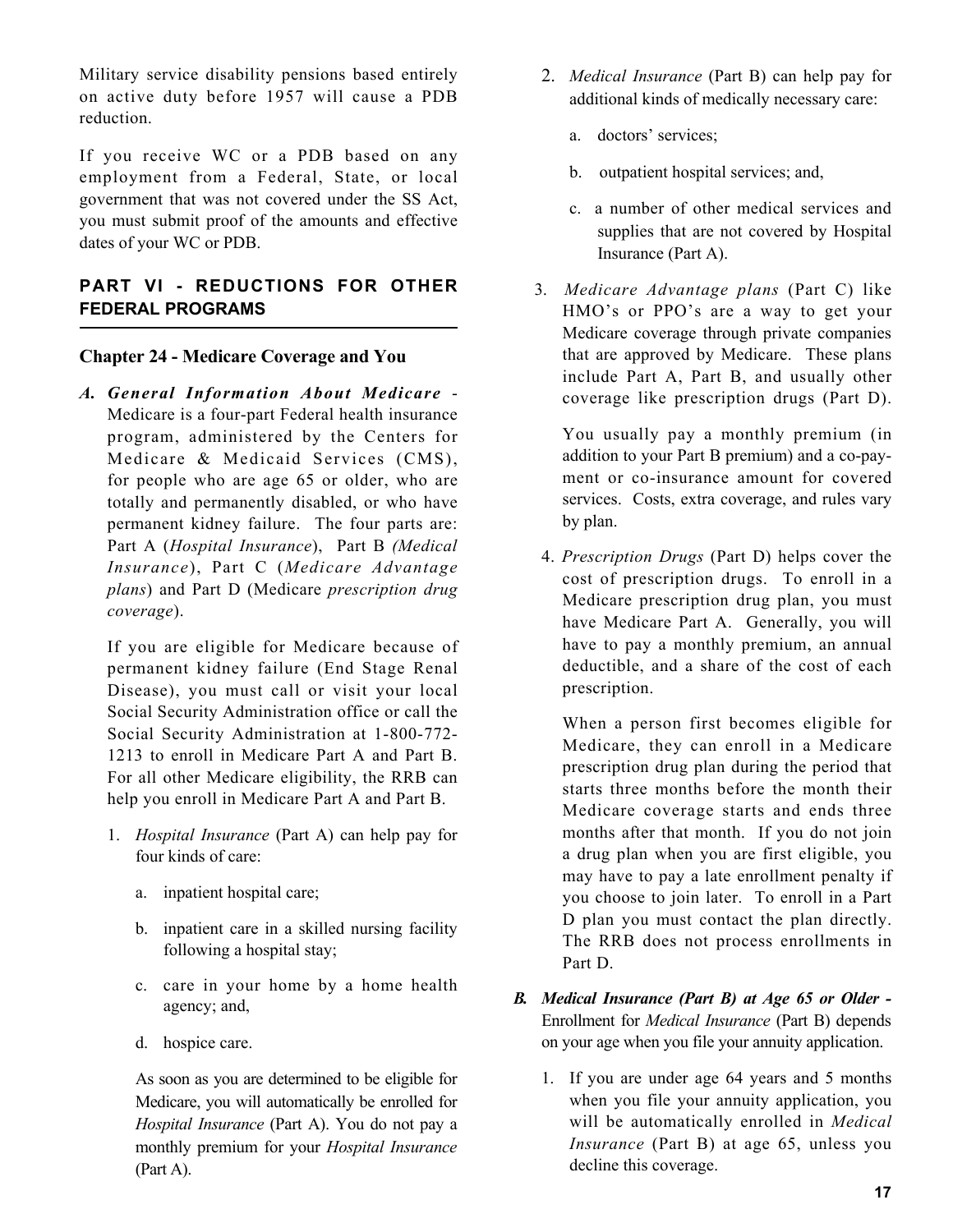2. If you are at least age 64 years and 5 months, when you file your annuity application, you can use your employee annuity application to enroll for *Medical Insurance* (Part B).

If you want *Medical Insurance* (Part B) at age 65, you must pay a premium for each month you have this insurance. If you receive an annuity, the premium will usually be deducted from your monthly annuity.

If you do not want *Medical Insurance* (Part B) at age 65, and then later decide that you do want to sign up, your protection may be delayed and your premiums may be more expensive.

If at any time, you wish to cancel the election that you make on your annuity application, you must contact the nearest office of the RRB.

*C. Special Enrollment Period* - You may delay enrolling in *Medical Insurance* (Part B) coverage without penalty if you are covered under a *Group Health Plan* (GHP) at age 65. The GHP must be based on your own employment or your spouse's employment. You may enroll in *Medical Insurance* (Part B) at any time while you are covered under the GHP; or, you can enroll during a *Special Enrollment Period* (SEP). Your SEP begins when the employment on which the GHP is based ends or the first month you are no longer covered under the GHP, whichever comes first. The SEP lasts for 8 months.

The beginning date of your *Medical Insurance*  (Part B) coverage depends on the status of your GHP coverage when you file for the *Medical Insurance* (Part B).

1. If you file for *Medical Insurance* (Part B) during any month in which you are enrolled in a GHP, or in the first month of your SEP, you can choose the effective date of your *Medical Insurance* (Part B). The effective date can be the first day of the month you file or the first day of any of the following three months after the month of filing.

Example 1 - If your GHP coverage based on current employment has not ended and you file for *Medical Insurance* (Part B) in May, you can chose May 1, June 1, July 1, or August 1 for your *Medical Insurance* (Part B) effective date.

Example 2 - If your GHP coverage based on current employment ends on March 19, and you file for *Medical Insurance* (Part B), the following applies:

- a. If you file anytime after March 19, but before April 1, you can choose the effective date of March 1, April 1, May 1, or June 1 for your *Medical Insurance* (Part B).
- b. If you file anytime in April, you can choose the effective date of April 1, May 1, June 1, or July 1 for your Medical Insurance (Part B).
- 2. If you file for *Medical Insurance* (Part B) during the other seven months of your SEP, your *Medical Insurance* (Part B) will begin the first day of the month after the month you file. The beginning date can be no later than the ninth month after the start of your SEP.

*Example* - If your GHP coverage based on employment ends on March 19, and you file for *Medical Insurance* (Part B) anytime during the period May 1 through November 30, your *Medical Insurance* (Part B) will begin the month after the month in which you file your annuity application.

If you are already enrolled in *Medical Insurance* (Part B) and are paying higher premiums due to late enrollment, and you had GHP coverage at age 65, you may use your annuity application to request a review of the *Medical Insurance* (Part B) premium rate you are paying.

 disabled, you may use your annuity application to *D. Early Medicare Based on Disability* - You can also be covered by Medicare before age 65 if you are eligible for a monthly railroad retirement annuity and are totally disabled for all employment. If you are filing for an age and service annuity before the month you will attain age 63, and you are totally request a disability determination for early Medicare coverage only. Also complete and return Form AA-1D, *Application for Determination of Employee's Disability*. Refer to Booklet RB-1D, *Employee Disability Benefits,* for an explanation of the disability requirements.

If you are filing for a disability annuity, the RRB will automatically do a disability determination for an RRA annuity and early Medicare coverage.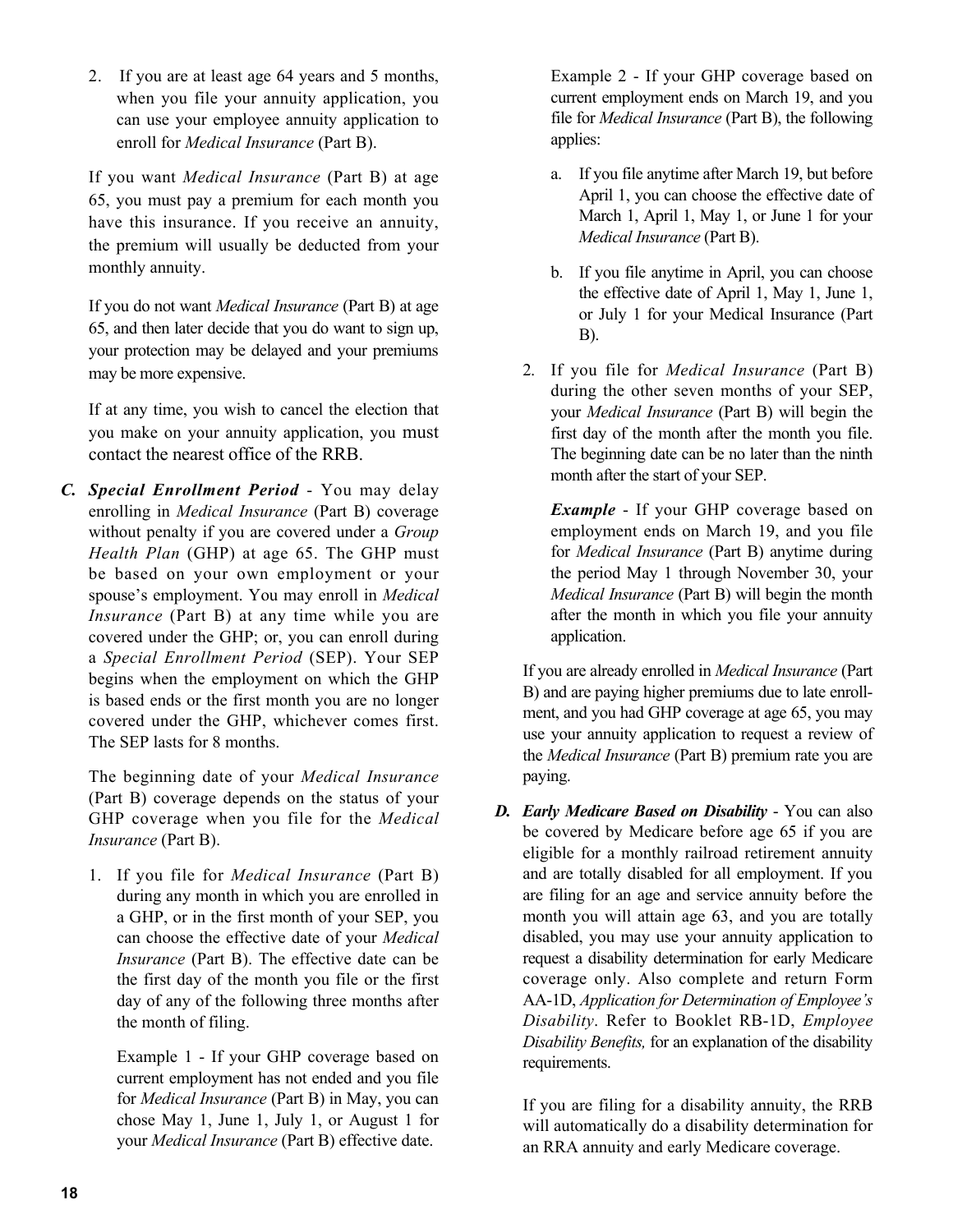answers to your Medicare questions by contacting *More Information About Medicare* - You may find the nearest RRB office; going to <www.medicare>. gov; or calling 1-800-MEDICARE (1-800-633- 4227).

#### **Chapter 25 - Federal Income Tax Withholding**

Withholding for Federal Income Tax may occur, either based on your election filed on Form W-4P *Withholding Election Form*, or, if you do not file a Form W-4P, based on a status of "Married with three dependents."

#### **PART VII - AFTER YOU APPLY FOR YOUR ANNUITY**

The chapters in this part of the booklet explain what the Railroad Retirement Board (RRB) does after you file your annuity application. Included is important information about how soon you can expect a decision on your application.

#### **Chapter 26 - Notice of Decision About Your Age and Service Application**

When you are ready to retire, contact your local RRB office to file your employee annuity application. Our goal is to process your application as quickly as possible. Claims for some benefits may take longer to handle than others if they are more complex, or if we have to get information from other people or organizations. If this happens, we will give you an explanation and an estimate of the time required to make a decision.

Sometimes we will not be able to make a decision on your application for benefits without some additional information from you. If so, we will contact you by telephone or mail and ask you to send us the required forms, proofs, or statements.

If you do not receive a notice that additional information is needed, you should receive the decision on your annuity application as follows:

*A. Advance Filing Cases* - When you file up to three months before the earliest date your annuity can begin (see Chapter 8), you should receive your annuity award letter and first payment within 35 days of the date your annuity can begin. However, note that no payment is due until the first day of the month after the first month of annuity entitlement, as explained in Chapter 27.

- *B. Other Than Advance Filing Cases* If you do not file your annuity application in advance of the earliest date in which your annuity can begin, you should receive your annuity award letter and first payment within 65 days from the date you file your annuity application.
- *C. Annuity Denial* If you cannot be paid an annuity, the RRB will send you a decision within 35 days of the beginning date that you requested, if you filed in advance, or within 65 days of the date you filed, if you did not file in advance. The letter will explain why you cannot be paid and what you can do if you disagree with the reason you cannot be paid. If you think we made the wrong decision about your benefits, you have the right to ask for a review and to appeal within the required time limit shown in the denial letter.

#### **Chapter 27 - How Payments Are Made**

The first payment you receive from the RRB will be separate from your annuity award letter. Annuities are payable at the beginning of the month following the month for which the annuity accrued. The payment that you receive at the beginning of the month actually represents the annuity that accrued for the previous month.

- *A. Advance Filing Cases* When you file up to three months before the earliest date your annuity can begin (see Chapter 8), no payment is due until the first day of the month after the first month of annuity entitlement.
- *B. Other Than Advance Filing Cases*  If you are not filing in advance of your annuity beginning date, the initial payment may be a partial payment, with an estimated monthly rate, representing payment due through the end of the preceding month. You will continue to receive this partial amount until your final rate can be determined and awarded. Once your final rate has been certified, you will receive any increase due from your annuity beginning date. You may receive this payment at any time during the month.

 your initial payment will be made once a month on the first day of the month. If the first day of **Remember**: The payment that you receive after the month falls on a Sunday or a holiday, you will receive the payment on the next business day. The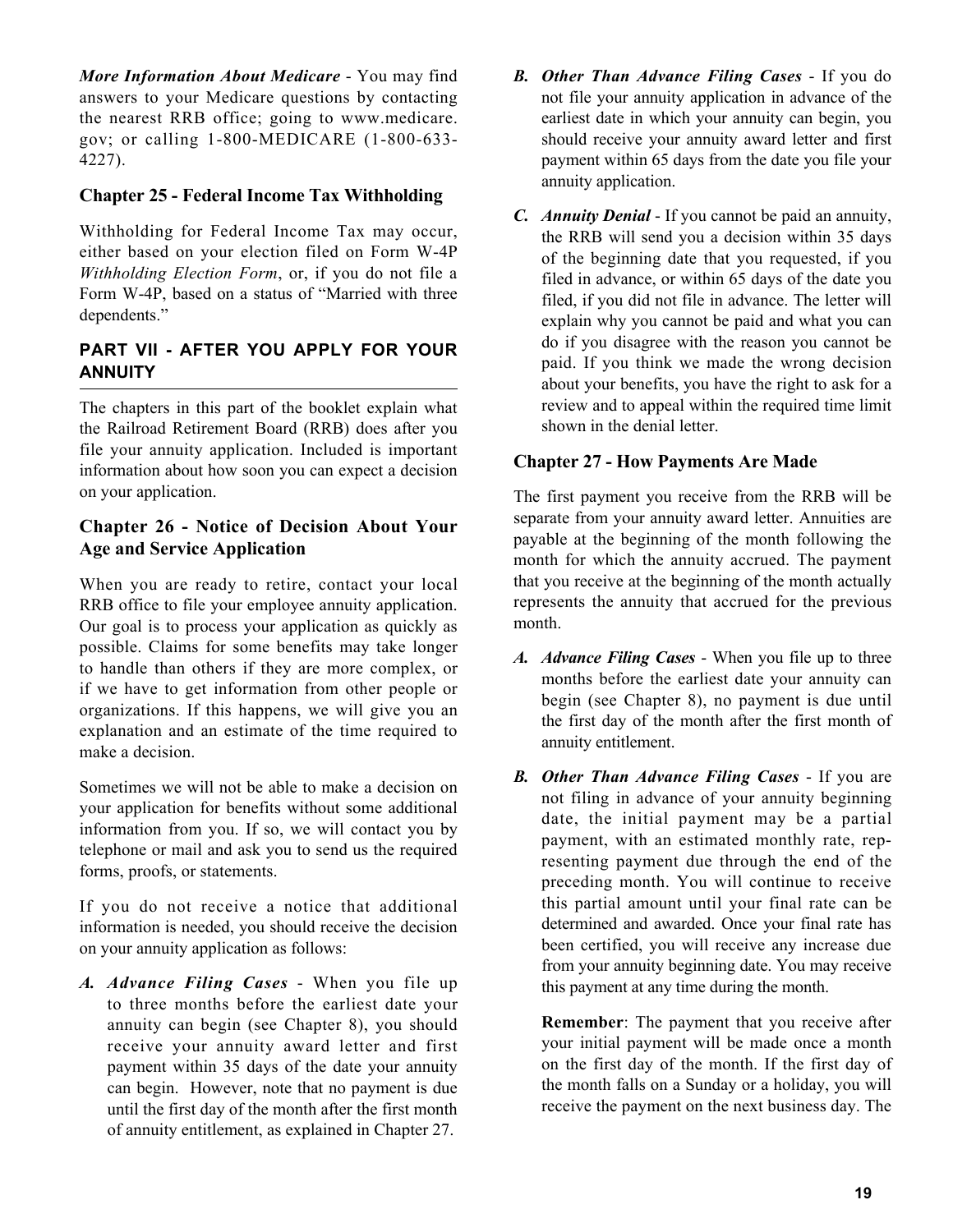payment that you receive at the beginning of each month actually represents the annuity that accrued for the previous month.

#### **Chapter 28 - Receiving Your Payments**

 receive their annuity payments by Direct Deposit to All applicants filing for RRB benefits must choose to their financial institution or by the Direct Express® Debit MasterCard®.

Even though your payments are paid electronically, be sure to keep your home address on our records current. See Chapter 29 for additional information.

#### *A. Direct Deposit*

 monthly annuity payment will be deposited directly Under the RRB's Direct Deposit program, your into the bank, credit union, or financial institution account that you indicate on your annuity application. You will find that this is both safe and convenient. If you decline direct deposit, you can still change your mind at a later date. Telephone or visit an RRB office. Have one of your personal checks available because it contains the information needed to start direct deposit.

 your financial institution and ask them to complete  *Recurring Benefits.* Your financial institution will Or, you may take one of your annuity checks to an automated Quick\$tart enrollment or a Form SF-1199A, *Authorization for Deposit of Federal*  submit your enrollment to the RRB. Shortly after the RRB receives your direct deposit information, your monthly annuity payment will start going directly to your savings or checking account.

If you later change your account or financial institution, follow the steps indicated above for direct deposit to your new account. **Keep your old account open until the direct deposit of payments to your new account begins.** 

## *B. Direct Express® Debit MasterCard®*

The Direct Express® Debit MasterCard® is a prepaid Debit MasterCard® you can use to get your monthly annuity payment. You do not need an account at a financial institution to sign up. Your monthly annuity payment will automatically be deposited directly to your card account. You

can use your card to make purchases, pay bills or get cash. There is no sign-up fee or monthly fees, and most services are free. After your annuity has been approved, you will receive in the mail a Direct Express® Debit MasterCard® and an information package explaining the services available.

## **Chapter 29 - Change of Address**

Notify the nearest RRB office immediately if you change your address, even when your monthly annuity payments are going directly to your savings or checking account. All correspondence from the RRB is sent to your home mailing address on record. This mailing address is used to send any material other than your payments to you (such as notices of cost-ofliving increases, Medicare information, new *Annual Earnings Exempt Amounts*, and tax statements). If you do not report your change of address, the RRB cannot be responsible for any important information that you do not receive.

A notice of change of address must always include:

- your RRB claim number;
- your name;
- your new address;
- your old address; and
- the date you will start receiving mail at the new address.
- If you have a spouse who is also receiving an RRA annuity, state whether the change of address applies to both of you or to you alone.

## **Chapter 30 - Receiving a Tax Refund of Excess Social Security Tax**

If, in any year before you retired, you worked for more than one railroad employer or worked in both railroad employment and social security-covered employment, your combined gross earnings from employment or net earnings from self-employment may have exceeded the Tier 1 yearly earnings maximum for that year. You may qualify for a refund of any excess taxes that were withheld from your earnings under the Federal Insurance Contributions Act (FICA) or the Railroad Retirement Tax Act (RRTA) or that you paid under the Self-Employment Contributions Act (SECA).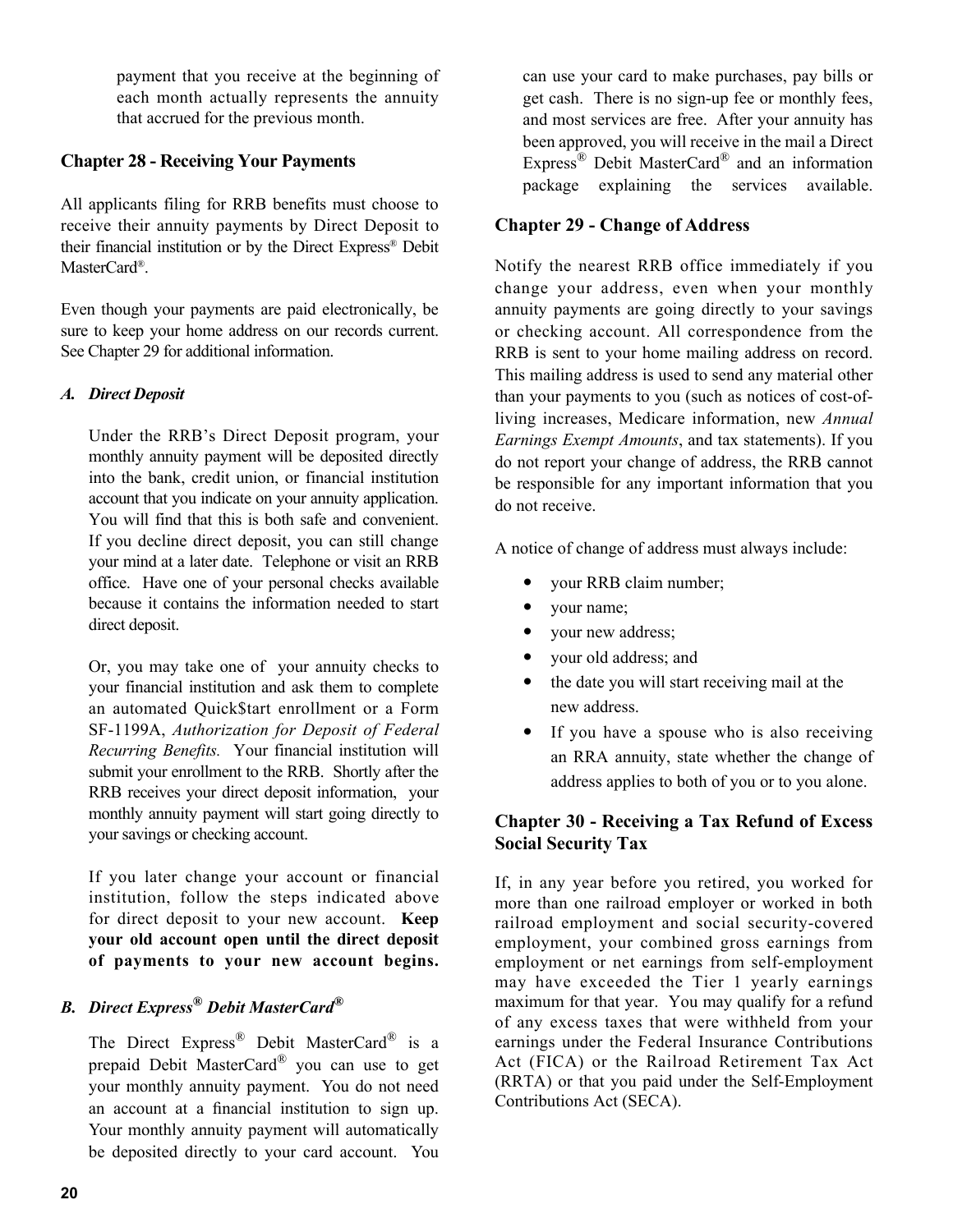- *A. Earnings After 1974*  Your combined railroad and social security-covered earnings may exceed the Tier 1 yearly earnings maximum in any year after 1974, if you either:
	- 1. work in both railroad employment (RRTA) and social security-covered employment (FICA) or
	- 2. work for two railroad employers (RRTA).

You can obtain a refund of the FICA or RRTA tax for the earnings in excess of the Tier 1 yearly earnings maximum. Claim the amount of the excess FICA or RRTA tax on your income tax return (U.S. Individual Income Tax Form 1040 or Form 1040A, under Excess *FICA* or *RRTA* Tax Withheld). This is how people who have never worked in the railroad industry get refunds for their excess social security taxes. There is a three year statute of limitations on such claims.

 amount of your yearly earnings that exceeded the *B. Earnings 1951 through 1974* - If your combined railroad and social security-covered earnings exceeded the yearly earnings maximum in any year from 1951 through 1974, you qualify for the refund of excess tax if you have at least 120 months (10 years) of railroad service and are not entitled to a *Vested Dual Benefit*. The refund is the amount of the RRTA, FICA, or SECA tax based on the yearly earnings maximum for that year. If you qualify for this refund, you do not have to apply for it. The RRB will automatically pay it to you when you retire. If you die before receiving this refund, it will be paid to your survivors.

#### **Chapter 31 - Receiving a Railroad Separation Allowance Payment**

You may be entitled to an additional lump-sum payment if you received a *Separation Allowance*  after 1984 and such payment did not provide additional railroad retirement service credits, as explained in Chapter 12.

*A. Computation of Lump Sum* - *The Separation Allowance* lump-sum payment for the year(s) the *Separation Allowance* was paid is computed as follows:

> Step 1 - Subtract the amount of the *Separation Allowance* used in the total railroad service credits from the total amount of the *Separation Allowance* subject to Tier 2 taxation.

Step 2 - If the result of Step 1 is greater than zero, multiply the result of Step 1 by the amount of the employee Tier 2 contribution rate(s) under the Railroad Retirement Tax Act (26 USC 3221) for the year(s) the Separation Allowance was paid.

*B. Eligibility Requirements -* To be eligible for a Separation Allowance lump-sum payment, you must have completed at least 120 months of railroad service, or 60-119 months of railroad service with at least 60 months of railroad service after 1995. If you qualify for the payment, you do not have to apply for it. The RRB will automatically pay it to you when you retire. If you die before receiving this payment, it will be paid to your survivors.

#### **Chapter 32 - Records You Should Keep**

We recommend that you keep this booklet after you file your annuity application. It contains important information concerning your entitlement to benefits.

You should also keep your:

- 1. annuity award notice or denial notice;
- 2. notes from the RRB representatives who helped you file your annuity application. The notes should detail any special aspects of your claim (such as why a certain employer was or was not your LPE);
- 3. copy of the Form AA-1, *Receipt for Your Claim*;
- 4. copy of Federal Income Tax Form W-4P, *Withholding Election Form*; and,
- 5. Booklet RB-9, *Employee and Spouse Annuities - Events That Must Be Reported,* to help you comply with the RRB's reporting requirements.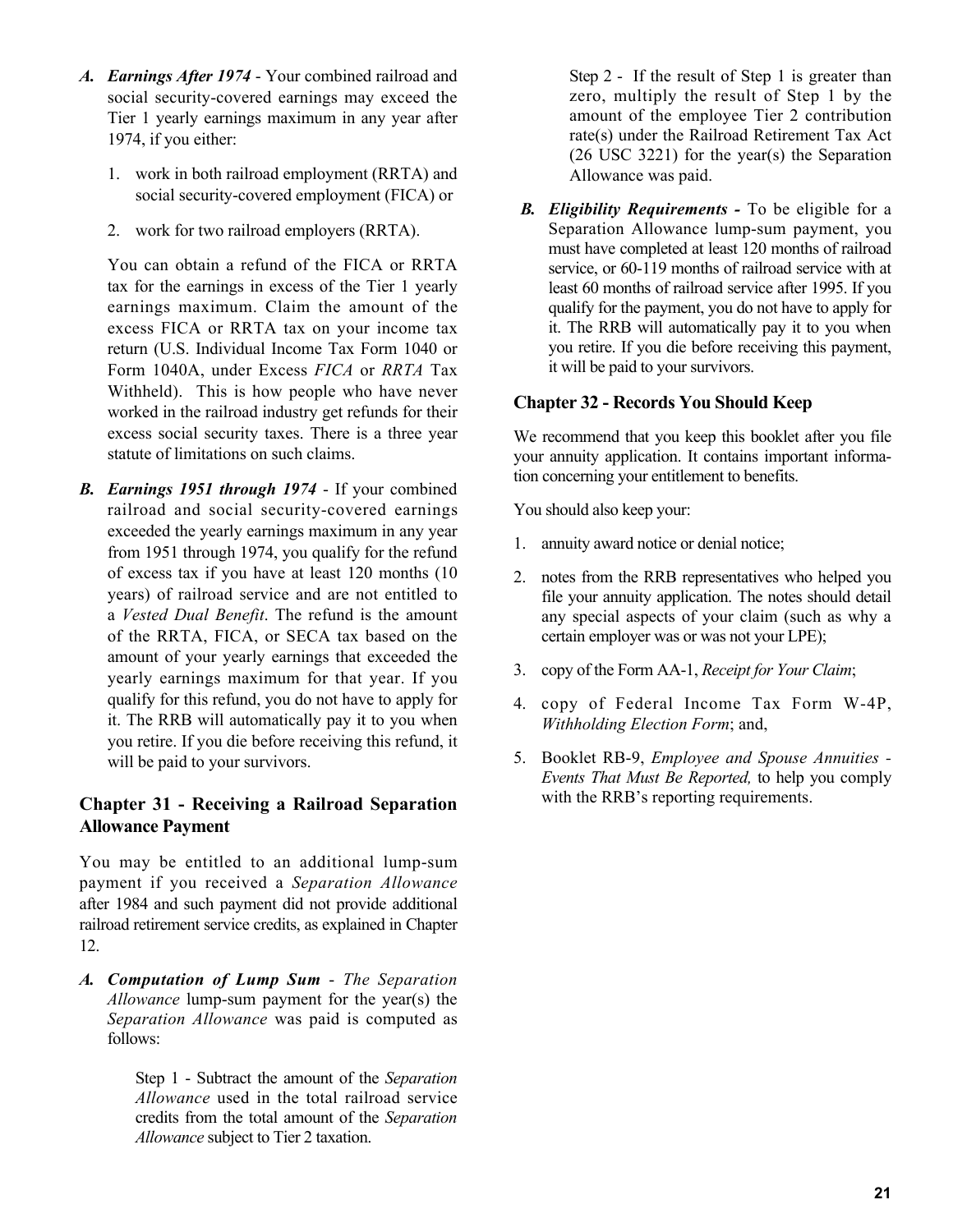## **Nondiscrimination on the Basis of Disability**

regulations, no qualified person may be discriminated against on the basis of disability. Opportunity at the same address. Under Section 504 of the Rehabilitation Act of 1973 and Railroad Retirement Board (RRB) RRB programs and activities must be accessible to all qualified applicants and beneficiaries, including those with impaired vision or hearing. Disabled persons needing assistance (including auxiliary aids or program information in accessible formats) should contact the nearest RRB office. Complaints of alleged discrimination by the RRB on the basis of disability must be filed within 90 days in writing with the **Director of Administration, Railroad Retirement Board, 844 North Rush Street, Chicago, Illinois, 60611-1275.** Questions about individual rights under this regulation may be directed to the RRB's Director of Equal

## **Fraud, Waste, and Abuse Hotline**

The RRB's Office of Inspector General established its Hotline as a public service. The Hotline provides individuals with a means to report or discuss any suspected misconduct relating to the RRB, its programs or employees.

 receiving RRB benefits; or you wish to report or discuss any other suspected misconduct If you believe a doctor, hospital, or other health care provider is billing Medicare for services not provided or for unnecessary medical procedures or supplies; someone is illegally relating to the RRB, its programs or employees, please contact the Office of Inspector General at:

#### **Toll-Free Hotline:** 1-800-772-4258

**U.S. Mail:** RRB-OIG Hotline Officer 844 North Rush Street Chicago, Illinois 60611-1275

**Fax:** (312) 751-4342

**Email:** [hotline@oig.rrb.gov](mailto:hotline@oig.rrb.gov)

Please review the RRB's email notice and Internet privacy policy at <www.rrb.gov>before submitting information online.

**Note:** Please do not contact the Office of Inspector General's Hotline with questions regarding benefit eligibility requirements, delayed payments or similar problems. These types of matters should be directed to an RRB office.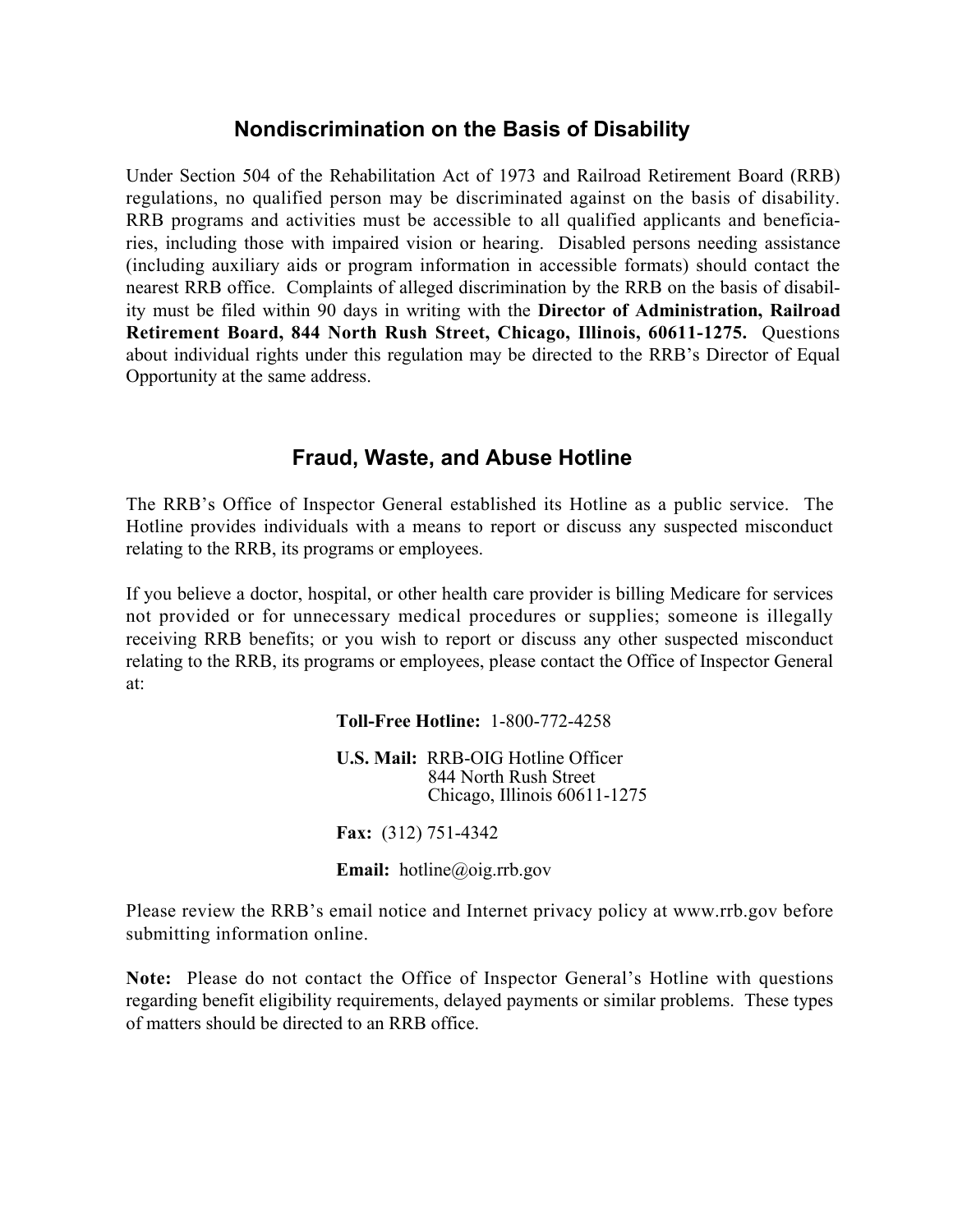#### **Paperwork Reduction Act and Privacy Act Notices**

This notice is given under the Paperwork Reduction Act of 1995 and the Privacy Act of 1974. The Privacy Act requires that the Railroad Retirement Board (RRB) tell you the following whenever we ask you for information:

1) The law which allows us to ask for information;

 2) whether that law requires you to give us the information and what, if anything, might happen to you if you do not give it to us;

3) the reason why the information is requested; and

 4) the persons, organizations, and agencies to which we may release the information without your permission.

The RRB's authority for requesting this information is Section 7(b) of the Railroad Retirement Act (RRA) of 1974. Providing us with this information is voluntary on your part. However, if you fail to provide us with the requested information we may be unable to pay you any benefits. The RRB needs this information to determine whether you are eligible to receive such benefits and, if so, the amount you are entitled to receive. If your annuity application is approved and we begin to pay you benefits, information that we may request from you in the future will be used to determine whether you are entitled to continue to receive such benefits.

Although the information we request is almost never used for any purpose other than the payment of benefits under the RRA, the RRB does have the authority to release information to the indicated individuals, organizations, and/or agencies without your approval:

 1) An attorney, the Office of the President, a Congressional office, a labor union or the Department of State's embassy or consular offices if they allege to be representing you at your request.

 2) Other people who are receiving benefits based on the same railroad retirement account as you are if the information affects their payments from the RRB.

 3) A person who will receive benefits on your behalf if the RRB decided that some medical condition keeps you from receiving your own benefits; such information may also be released in determining whether such a medical condition exists and who is suitable to receive such benefits for you.

 4) People or organizations who are working for the RRB; such information may include medical records.

 5) The U.S. Treasury Department or U.S. Postal Service to issue payments and to investigate lost, forged, or stolen payments.

 6) Your last employer to make sure that you are eligible to receive railroad retirement benefits and you continue to receive any available medical benefits, and to any railroad employer (or to its insurance company) to make sure that you can receive any private retirement or insurance benefits which may be offered by the employer.

7) The Social Security Administration, Centers for Medicare & Medicaid Services, Pension Benefit Guarantee Corporation, Office of Personnel Management, Department of Veterans Affairs, or Federal, State, or local welfare or public aid agencies to determine if you can receive benefits from their organizations and if any previous benefits were paid incorrectly.

8) The Internal Revenue Service or to State and local taxing authorities for figuring your taxes and for use in audits.

 9) Your last address and the name of your last employer may be released to the Department of Health and Human Services to be used in the Parent Locator Service.

 10) The Government Accountability Office for audits and for collecting overpayments owed to the RRB or the Social Security Administration.

 11) The U.S. Department of Labor as required by the Federal Coal Mine and Safety Act.

 12) In certain cases for law enforcement purposes and for court proceedings.

 13) Information about the determination and recovery of an overpayment made to you may be released to any other person from whom any portion of the overpayment is being recovered.

 14) Your name and address may be released to a Member of Congress to inform you about current or proposed legislation which could affect the railroad retirement system.

 15) Professional Standards Review Organizations and State Licensing Boards when services provided by physicians or practitioners suggest unethical or unprofessional conduct.

We estimate the application process takes an average of 29 to 62 minutes per response to complete, including the time for reviewing the instructions, getting the needed data, and reviewing the completed form. Federal agencies may not conduct or sponsor, and respondents are not required to respond to, a collection of information unless it displays a valid OMB number. If you wish, send comments regarding the accuracy of our estimate or any other aspect of this process, including suggestions for reducing the completion time, to the Associate Chief Information Officer for Policy and Compliance, Railroad Retirement Board, 844 North Rush Street, Chicago, Illinois 60611-1275.

#### **Computer Matching and Privacy Protection Act Notice**

The Computer Matching and Privacy Protection Act of 1988 requires the Railroad Retirement Board (RRB) to advise you that information you have provided may be used, without your consent, in automated matching programs. These matching programs are a computer comparison of RRB records with records kept by other Federal, State, or local governmental agencies. Information from these programs can be used to establish or verify a person's eligibility for federally funded or administered benefit programs and for repayment of payments or delinquent debts under these programs.